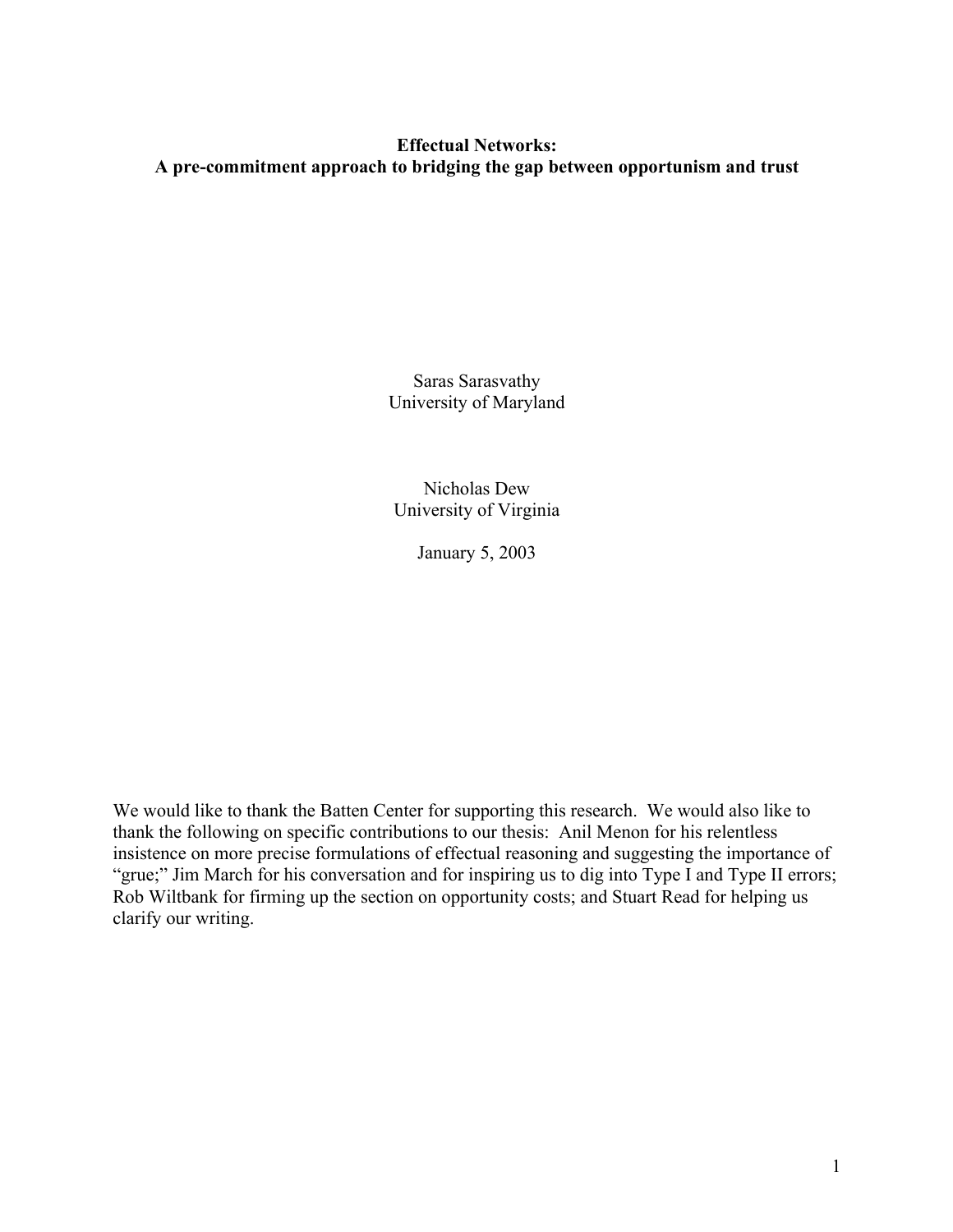### **Effectual Networks: A pre-commitment approach to bridging the gap between opportunism and trust**

#### Abstract

One of the theoretical puzzles concerning how organizations and markets come to be has to do with our fundamental behavioral assumptions. While economic theories are built on assumptions of opportunism, organizational and sociological theories either look for existing structures of trust as ways to overcome opportunism, or emphasize the role of a third-party arbiter. In this paper, we bring together two existing concepts in previous literature, namely, docility and effectuation, to construct a pre-commitment approach to the creation of new networks that proceeds in the face of motivational uncertainty – i.e. *irrespective of assumptions of opportunism or trust*. We develop our synthesis within the context of new market creation in entrepreneurship.

Instead of strong behavioral assumptions based on opportunism or trust, we begin with the far weaker assumption of docility  $-$  i.e. the fact that human beings are, to varying degrees, *persuadable*. Furthermore, in the context of extremely nascent or non-existent markets, actors may not only be uncertain about each others' motivations, but may be unsure of their own future preferences and goals. Under such circumstances of combined motivational and environmental uncertainty, non-predictive strategies such as effectuation are called for in creating and managing new networks. The effectual pre-commitment approach we develop in this setting is analogous to other pre-commitment approaches developed in areas such as finance, jurisprudence, and economic psychology. A pre-commitment is defined as a self-imposed non-negotiable constraint that stacks the deck in favor of or against specific future choices.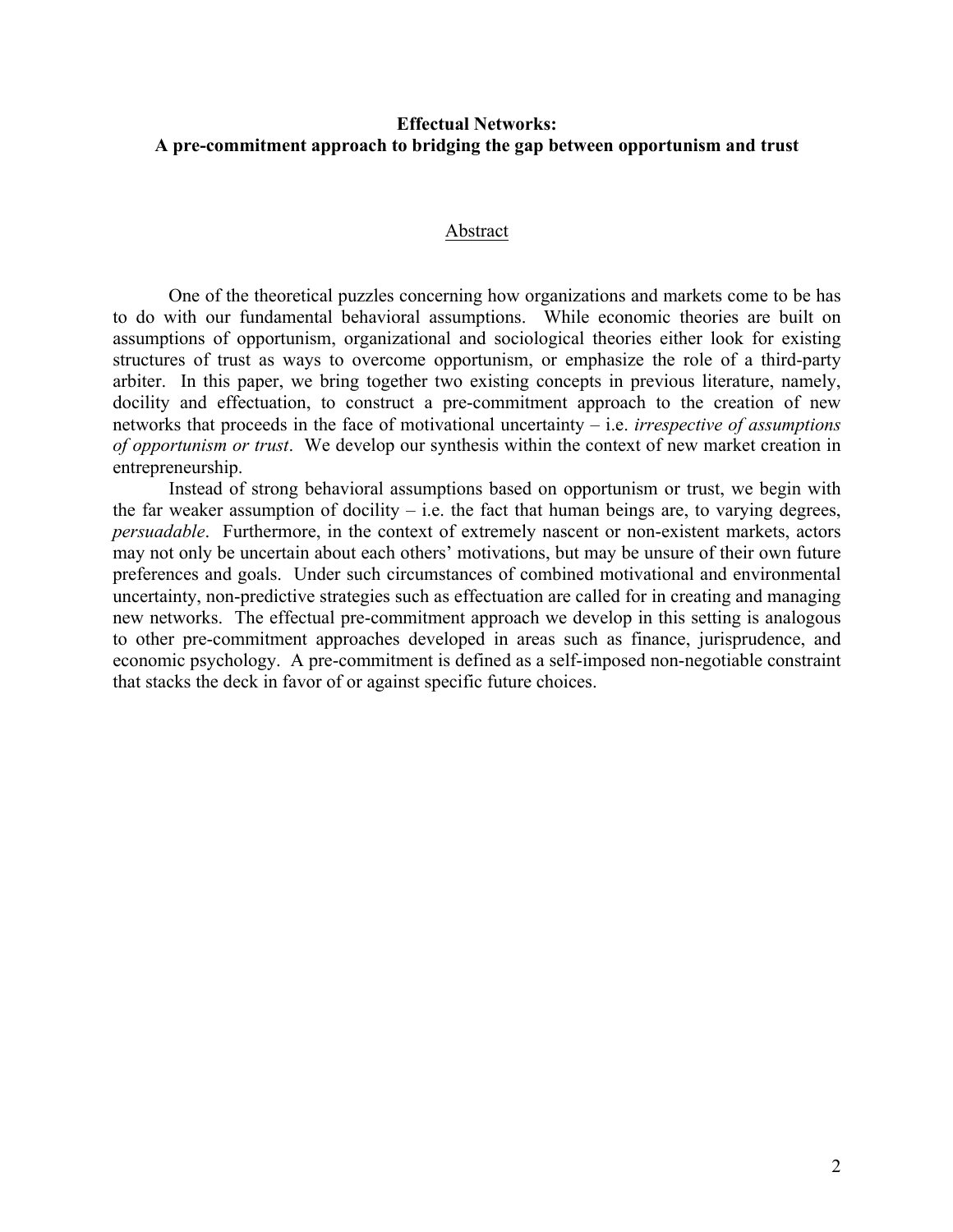On November 8, 1767, Josiah Wedgwood, a short, stocky Staffordshire potter with a pockmarked face and a limp, wrote a letter to persuade Thomas Bentley, a "gentleman" philosopher from the English upper crust, to join him in a venture that created a highly valuable brand that survives and generates economic profits to this day. In his letter, Wedgwood listed one by one Bentley's objections to beginning their partnership and ways to overcome them:

"I have read your letter many times over, and find several of the objections to our near approach may be surmounted…

The first is, "Your total ignorance of the business"; that I deny, as friend Tristram said to St. Paul. You have taste, the best foundation for our intended concern…"

He went on to solve each of Bentley's objections until he came to the most difficult one, the one that "staggers my hopes more than everything else put together" – namely, "Can you give up the rational and elevated enjoyment of your Philosophical Club for the puerile *tete-a-tete* of a Country fireside?" It is here that we find Josiah at his persuasive best:

".. and if you think you could fall in love with, and make a Mistress of this new business, as I have done mine, I should have little doubt of our success, for if we consider the great variety of colours in our raw Materials – the infinite ductility of Clay, and that we have universal beauty to copy after, we have certainly the fairest prospect of enlarging this branch of Manufacture to our wishes, and as Genius will not be wanting, I am firmly persuaded that our *proffits* will be in proportion to our *application*, and I am confident that it would be beyond comparison more congenial, and delightful, to every particle of matter, sense and spirit in your composition, to be the Creator as it were of beauty, rather than merely the vehicle or medium to convey it from one hand to another, if other circumstances can but be rendered tolerable." (E.18432-25)

At a completely different place and time, in early 1994, Bill Foss loaded Mosaic (the world's first web browser created by Marc Andreesen) onto his computer and watched as Jim Clark clicked his way through the internet. As Reid (1997) describes it, "It was Clark's first glimpse of the Web. Before he was done, he E-mailed Marc. You may not know me, but I'm the founder of Silicon Graphics, his message began." Reid goes on to explain that the first few meetings between the two men did not go very well: *Foss remembers Marc as "this kind of ungainly twenty-two-or twenty-three-year-old kid [who] doesn't quite know what to make of this corporate culture, so he's put a* tie *on" (ties were passenger-pigeon rarities in the corridors of the company Clark had founded)… But.. Marc "kind of built up his comfort level with Jim" over the subsequent weeks, Foss recalls.*

The history of entrepreneurial new market creation is full of unusual partnerships leading

to the emergence of new networks that eventually ripened into new markets and organizations. When we examine the antecedents of these relationships and the subsequent development of the networks they engendered, it is rather difficult to get our hands around this phenomenon under our existing theoretical lenses, which either begin with an existing profit opportunity and the need to overcome opportunism or explain opportunities as a direct result of existing and welldefined social networks. Instead of arising naturally as a consequence of existing social networks, several of these seminal relationships began as intentional or co-incidental garbage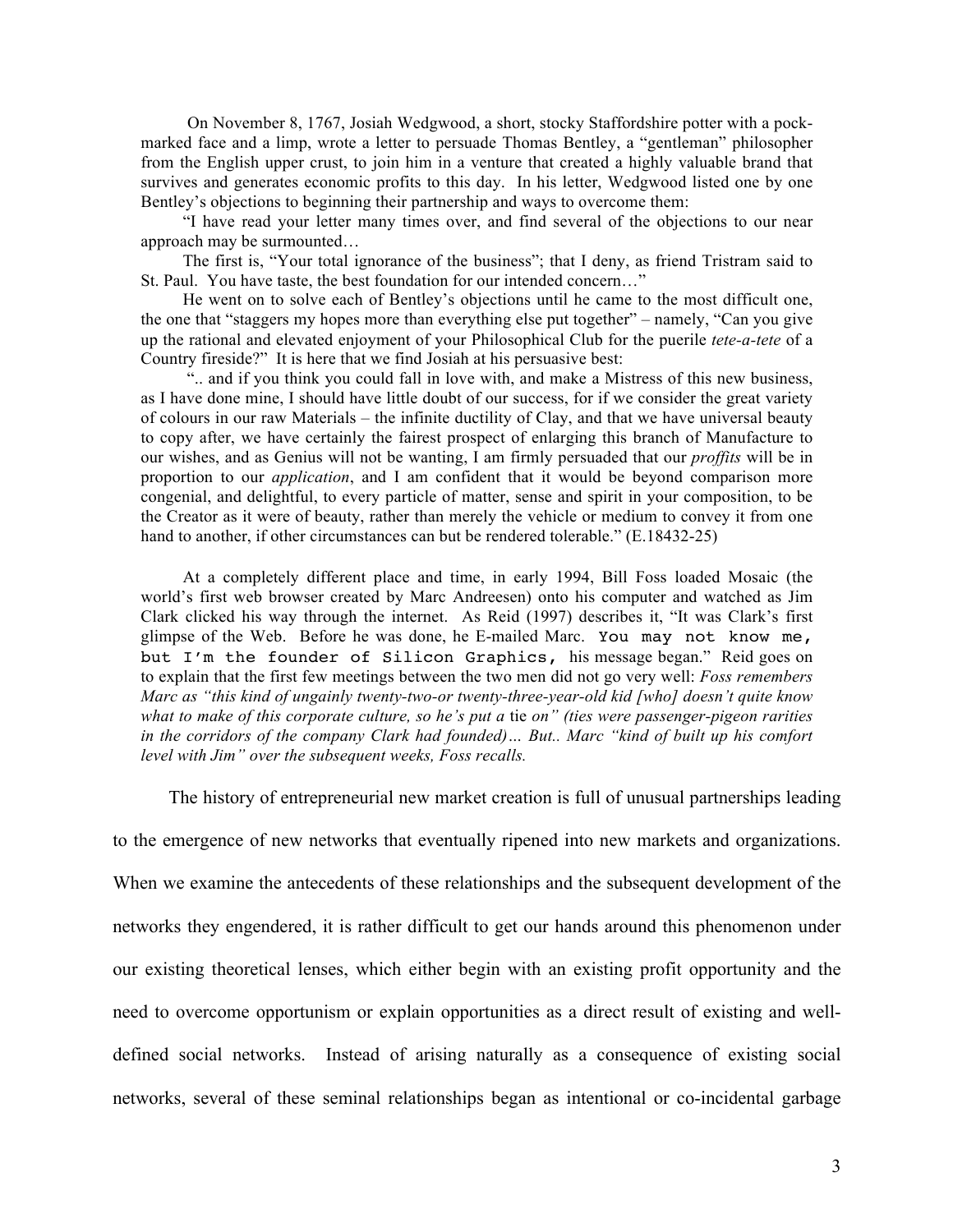cans (Cohen, March, & Olsen, 1972), such as the one in which Clark and Andreesen found themselves. Josiah Wedgwood, too, was introduced to Bentley through his physician while he was laid up in bed in Liverpool for many weeks from a knee injury. As Koehn (1997) describes it, "This meeting was a fortuitous one for both men. It inaugurated a long friendship of great depth and intimacy, as well as one of the most important business partnerships of the eighteenth century."

The focus of this paper is to analyze how such relationships that do not have the luxury of drawing upon existing networks of trust (i.e. in the face of *motivational* uncertainty) and/or clear specifications of profit opportunities (i.e. in the face of *environmental* uncertainty) get started and grow into networks of value creation in the economy. In this task, we draw upon two key conceptualizations by earlier scholars. With regard to motivational uncertainty, we use Simon's (1993) notion of *docility* and combine it with Sarasvathy's (2001) exposition of *effectuation* for dealing with environmental uncertainty. Together the two get synthesized into a "precommitment" approach to network creation that is analogous to other pre-commitment approaches developed in areas such as finance, jurisprudence, and economic psychology. As we will elaborate in detail later, a *pre-commitment* is a self-imposed non-negotiable constraint that stacks the deck in favor of or against specific future choices.

Although no credible scholar in the social sciences truly contends that either unvarnished opportunism or naïve altruism is the primary empirical fact, many of us do unhesitatingly accept one or the other as the predominant assumption for our *theorizing.* We will begin by establishing this claim through a concise literature review. We will then argue for a more parsimonious set of behavioral assumptions consisting only of bounded rationality and *docility*, defined as the tendency to be persuaded by others. Next we will construct a pre-commitment approach to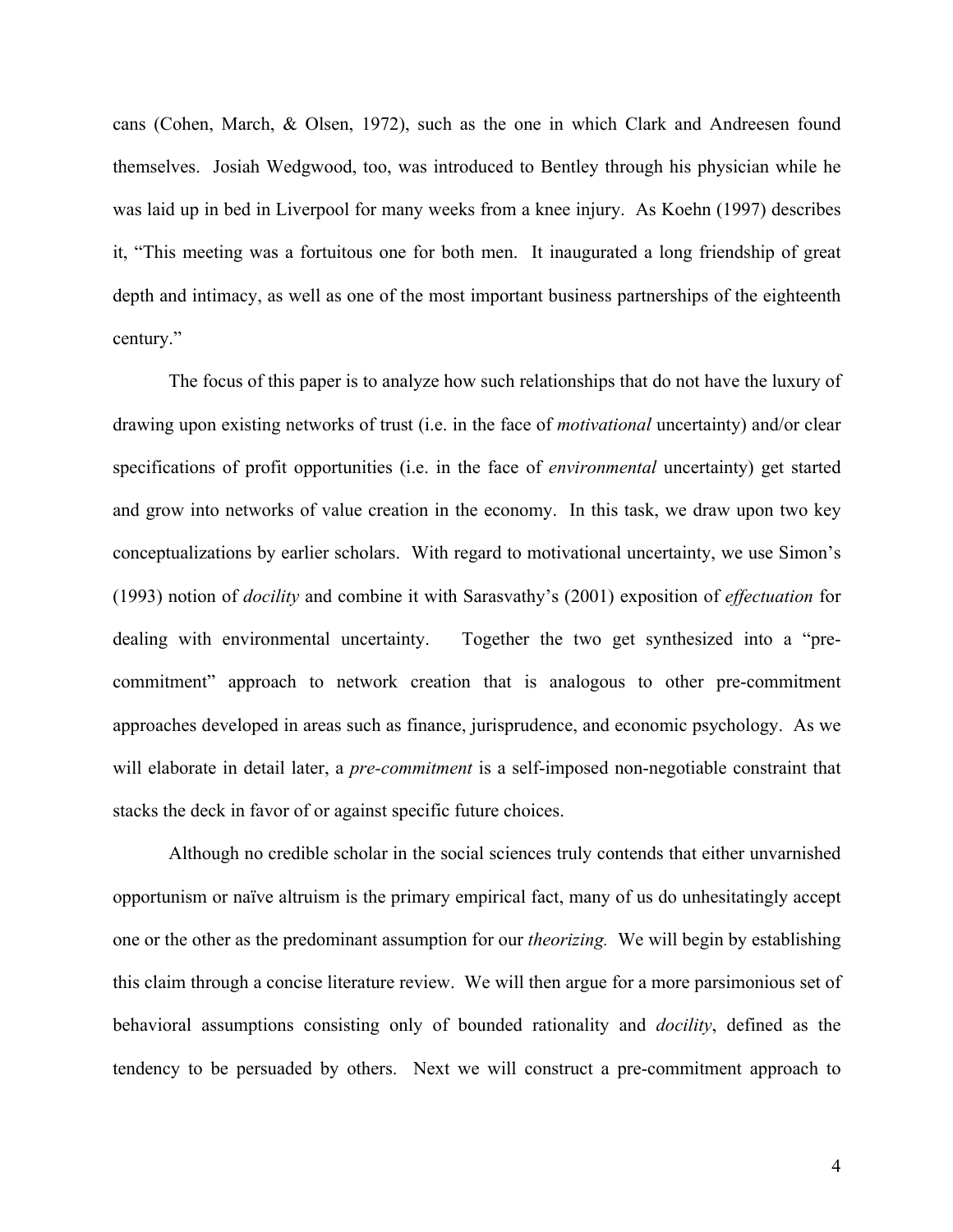network formation in the particular context of entrepreneurship, defined *a la* Shane & Venkataraman (2000), as the creation of future goods and services in the absence of current markets for them. The crux of the approach is that it works *irrespective* of motivational assumptions – i.e. the approach does not depend on whether we assume opportunism or trust or both or neither. Finally we will trace out a hypothetical development of this effectual network and delineate observable differences in the temporal architecture of such networks.

### **Literature Review: Thesis and Antithesis**

Opportunism, defined as self-interest seeking with guile (Williamson, 1975), is a fact about human behavior. As is trust, defined as affect-based belief in moral character (Wicks, Berman & Jones, 1998). Yet, taking one or the other as more fundamental and prior in our set of behavioral assumptions has led to a deep rift in our theorizing. On the one hand, management researchers often observe the role trust plays in business relationships, both inside and outside the firm (Adler, 2000). Trust is observed as an important lubricant in inter and intraorganizational life. On the other hand, economists have built models with powerful explanatory value based on assumptions of opportunism, diametrically opposed to trust (Williamson, 1985).

So, while organizational literature provides evidence for the presence of trust and group identification, it has to deal with the existence of opportunism and has to come to grips with transaction costs. TCE in turn has been criticized (Donaldson & Preston, 1995, Moschandreas, 1997, Moran & Ghoshal, 1996) as an anti-managerial theory – treating all individuals as crooks. In other words, the opportunism assumption does not fit well with many managers' actual experience of life in firms.

Sociologists have tried to leap across this theoretical divide by positing a *tertiary gaudens* of one kind or another, who through the good fortune of his/her position in a social network acts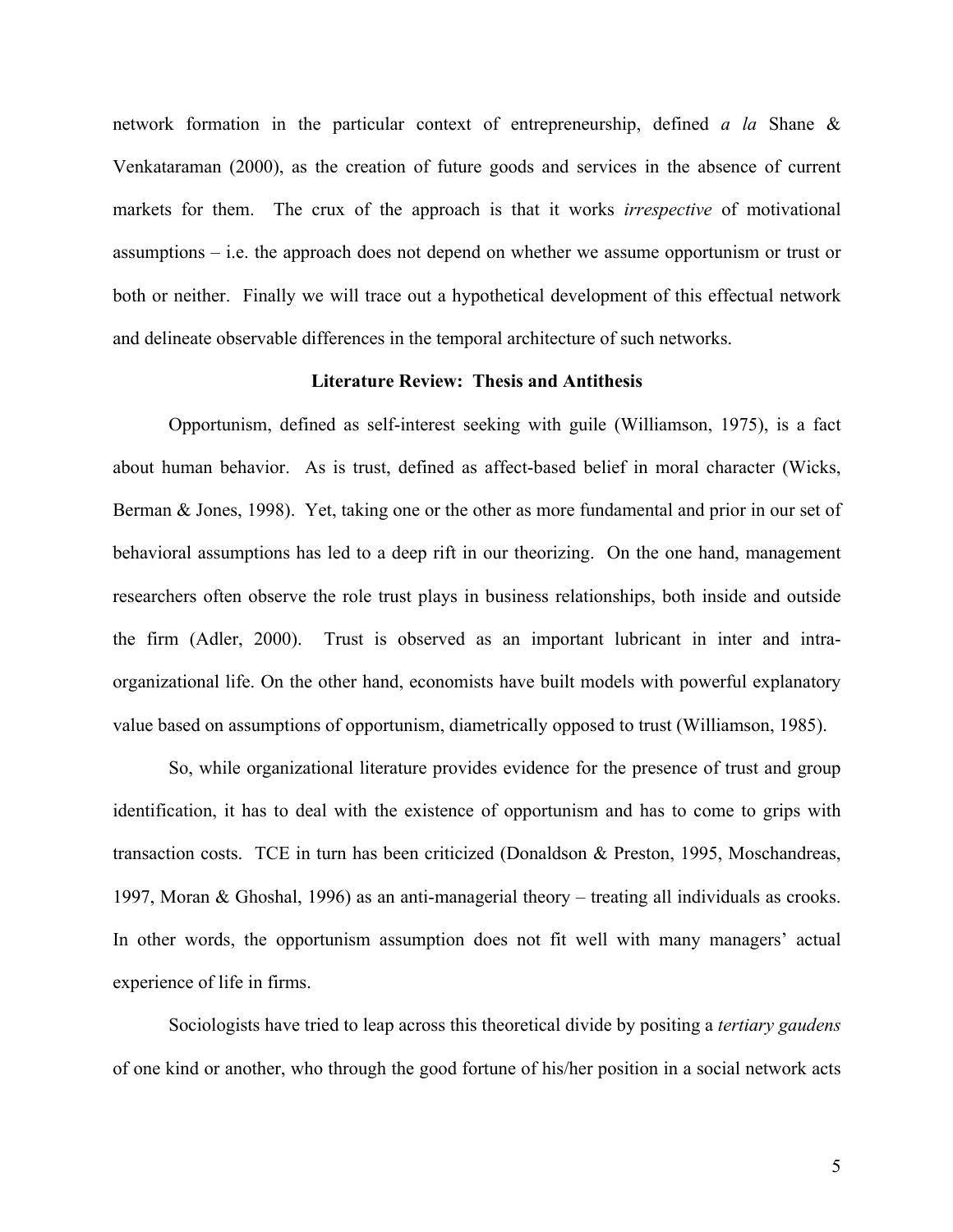as an arbiter of trust and legitimacy between two opportunistic parties. James Coleman, for example, identifies three different kinds of intermediaries in trust, one of which is the entrepreneur: *The entrepreneurial function is one in which the intermediary induces the trust of several trustors and combines these resources, ordinarily placing them in the hands of one or more other actors who are expected to realize gains for the original investors* (1990: 181). He has no explanations, however, for *how* the entrepreneur induces such trust. And finally, there are those who trust in the government, as the *tertiary gaudens* of ultimate resort (Olson, 1986).

Each of the three streams of theorizing, namely, TCE, trust and social networks, are rather vast. So our review below necessarily has to be incomplete. But the key claim we wish to establish through the review is that both opportunism and trust/altruism are empirically valid and theoretically compelling descriptions of human behavior. Furthermore, both strong ties (signaling a role for trust-based networks) and weak ties (signaling a role for transaction cost based networks) appear essential to the formation and evolution of networks that create economic value.

We can trace back the theoretical rift in our behavioral assumptions to a partial reading of Adam Smith. Economists often cite and build upon *The Wealth of Nations,* (Smith, 1776), in which Smith developed his ideas about the spontaneous benefits of selfishness, an idea he got from Mandeville (1714). The oft quoted but mostly misunderstood passage from that book concerning the butcher and baker (Baumol, 2002) forms the basis for economists' generalization of the fundamental behavioral assumption about human self-interest. But his (arguably) most important work, *Theory of Moral Sentiments* (Smith, 1759) needs to be consulted if we are to have a complete picture of his position on the matter (Werhane, 1991; Sen 1985). By ignoring this latter work, economists have set the stage for a continuing debate between their own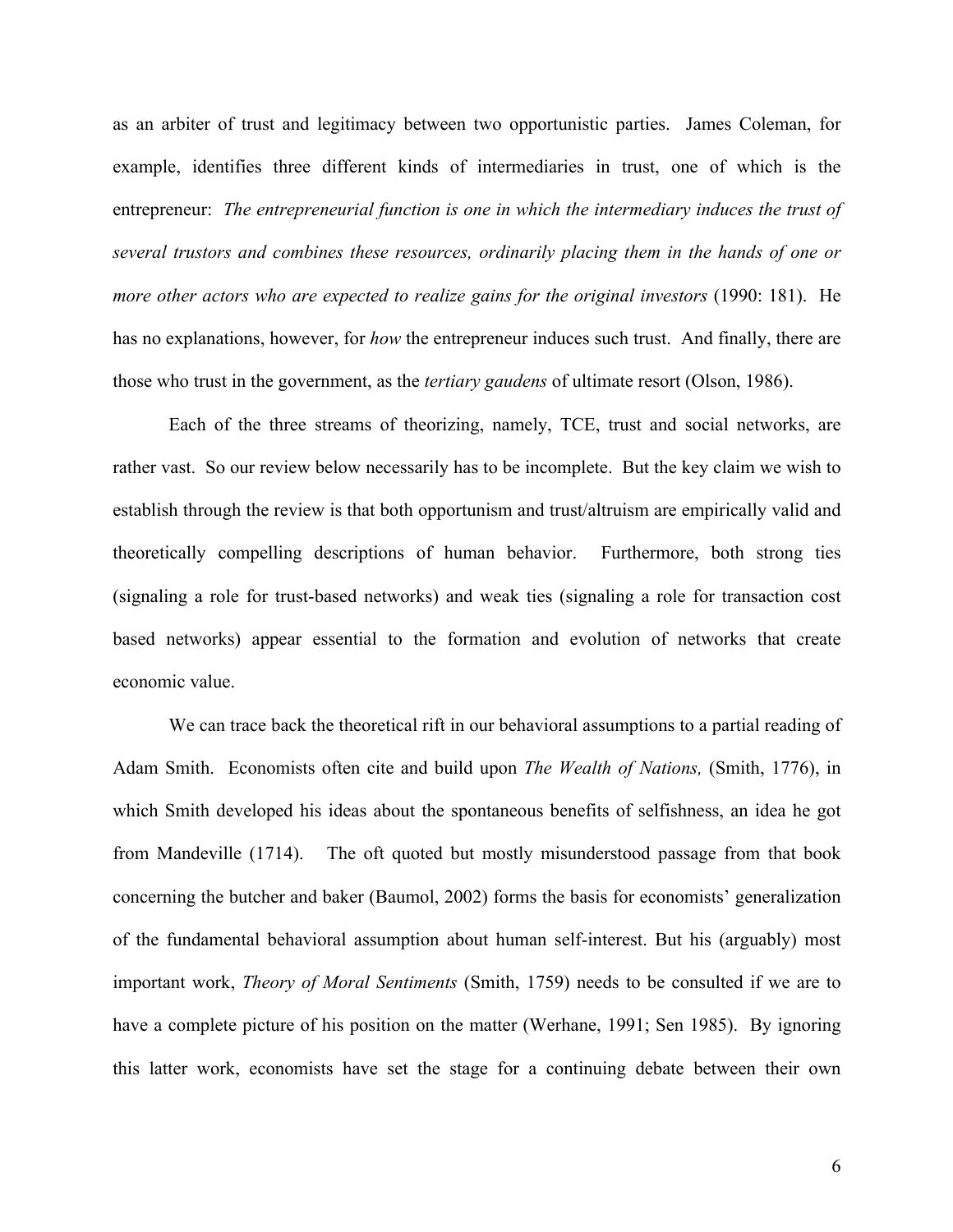normative theorizing and the observed empirical experience of human transactions, both within and outside organizations.

The notion of opportunism, defined as "self-interest seeking with guile" however, is more recent and can be found in Williamson (1975). It is important to note here that Williamson is not saying that opportunism is always at work; he is only saying that contracts should be made on the assumption that it *could be* at work. In other words, contracts should be made with an eye to the opportunistic potential they offer.

The work of Douglas North (1978) in economic history illustrates well both the potential for and limits to economic analysis built on assumptions of opportunism. In using opportunism driven transaction costs as prime movers in economic history, North had to provide an explanation for the observed evidence of successful collective action such as the voting paradox, the absence of free riding in various human organizations, the pervasiveness of charity and so on. In seeking to explain these manifest phenomena, North introduces the notion of "ideology" as the missing factor in economic analyses. However, North does not have an underlying explanation why people should buy into "ideology." Similarly, scholars who argue in a stricter neoclassical vein, such as Stigler & Becker (1977) and Becker (1996) and Gauthier (1984) all have the problem of not being able to account for why rational actors would acquire beliefs and behaviors that are not in their narrow self interest. While North's conclusions also cohere with Arrow (1974) and Sen (1985), others have posited other exogenous factors such as the Protestant ethic (Weber 1905).

Yet others have solved the problem by arguing for the necessity (and in some cases the sufficiency) of a tertiary gaudens, either a third party or an institution that serves as a guarantor or arbiter of good behavior. Olson's "logic" of collective action, for example, builds on the logic

7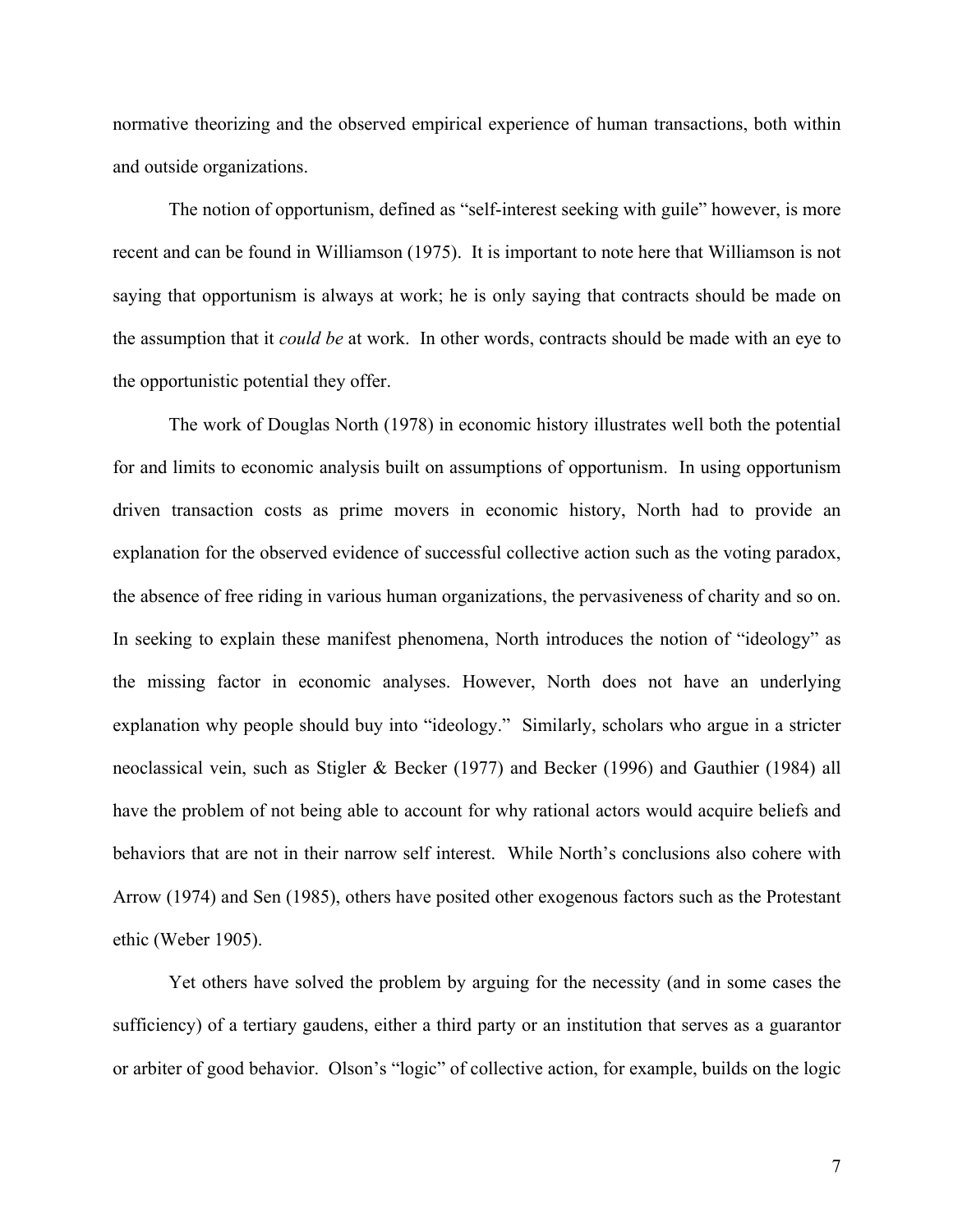of the tragedy of the commons to suggest selective incentives promulgated by a *marketaugmenting* government. At the most general level, all these economic arguments together present one approach to the quintessential issue of social order: an *institutional* solution that imposes or incentivizes collective action. Hobbes needed the Leviathan to impose order. Similarly, modern institutional theory relies on the law as the keeper of last resort, providing a structure for contractual relations that help overcome the inherent conflict classically captured in the prisoner's dilemma.

Organizational scholars provide a different solution to the social order problem, namely, that order is enabled by relationships of trust that exist between actors. This literature denies that the prisoner's dilemma situation can only be ordered by meta-contract  $-$  i.e., law  $-$  and instead relies on trust, a dispersed, local lubricant for deals, bubbling up from beneath. Adler (2000), for example, argues that there are 3 ideal types of organization, Besides the standard Williamsonian market/price and hierarchy/authority, Adler adds a third type, based on community/trust. In this s/he echoes Ouchi's categories of markets, bureaucracies and clans (Ouchi, 1980).

In recent years, both theoretical and empirical work on trust by management scholars has proliferated. But almost all of this work starts with and continues to tie itself around the notion of opportunism in one way or another. For example, the organizers of the 1998 AMR special issue on trust point out in their introductory essay how scholars from a variety of fields cohere on the meaning of trust (Rousseau et al, 1998):

*To answer our initial question, scholars do appear to agree on the fundamental meaning of trust. Trust, as the willingness to be vulnerable under conditions of risk and interdependence, is a psychological state that researchers in various disciplines interpret in terms of "perceived probabilities," (Bhattacharya et. al. this issue) "confidence," and "positive expectations" (e.g. Jones & George; Hagen & Choe; Das & Teng, all this issue) – all variations on the same theme.*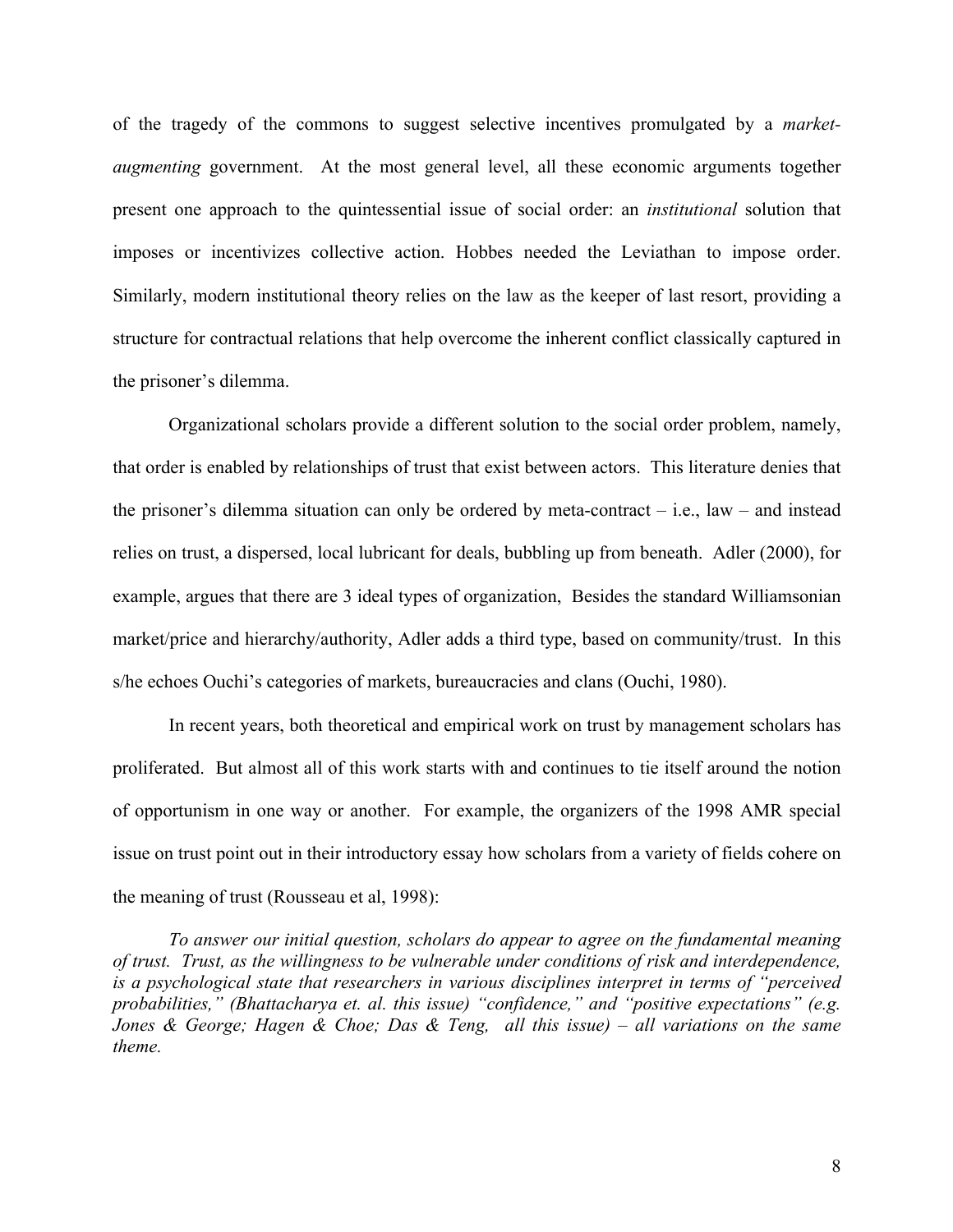In a similar vein, sociologists too contribute to the strength of this key role for trust in our theorizing -- sometimes by locating it in tertiary arbiters (Coleman, quoted earlier) and at other times in socially embedded properties of relationships among people (Granovetter, 1985) or institutions (Zucker, 1986). Granovetter, for example, argues strongly that social embeddedness is essential for economic networks to work. In sum, in almost all of the literature on trust and legitimation (Perrow 1970; Dowling & Pfeffer, 1975; Parsons 1960; Ashforth & Gibbs, 1990), opportunism is still the fundamental and prior assumption about human behavior. Trust and legitimacy derive their importance primarily from the necessity to overcome the risk of opportunism and the onerous infractions of inter-dependence on the pursuit of self-interest.

The empirical evidence on trust, legitimacy and the pursuit of self-interest provide somewhat less of a basis for assuming such a fundamental and prior position for opportunism in our theorizing. More importantly, the evidence suggests that neither opportunism nor trust can possibly form clear bases for predictions about human behavior. Both are confounded not only by heterogeneity in behavioral traits and choices, but are situated and change over time. Dawes and Thaler (1988) capture this in an eloquent passage:

In the rural areas around Ithaca it is common for farmers to put some fresh produce on the table by the road. There is a cash box on the table, and customers are expected to put money in the box in return for the vegetables they take. The box has just a small slit, so money can only be put in, not taken out. Also, the box is attached to the table, so no one can (easily?) make off with the money. We think that the farmers have just about the right model of human nature. They feel that enough people will volunteer to pay for the fresh corn to make it worthwhile to put it out there. The farmers also know that if it were easy enough to take the money, someone would do so.

In fact, what we know about self-interest based on empirical evidence, both in the lab

(See Rabin, 1998 for a comprehensive review) and in the field suggests the following:

- 1. People are not solely or even massively self-interested; nor are they entirely altruistic.
- 2. The same person may be altruistic at certain times and opportunistic at others. (Ex:

Robber barons such as Andrew Carnegie)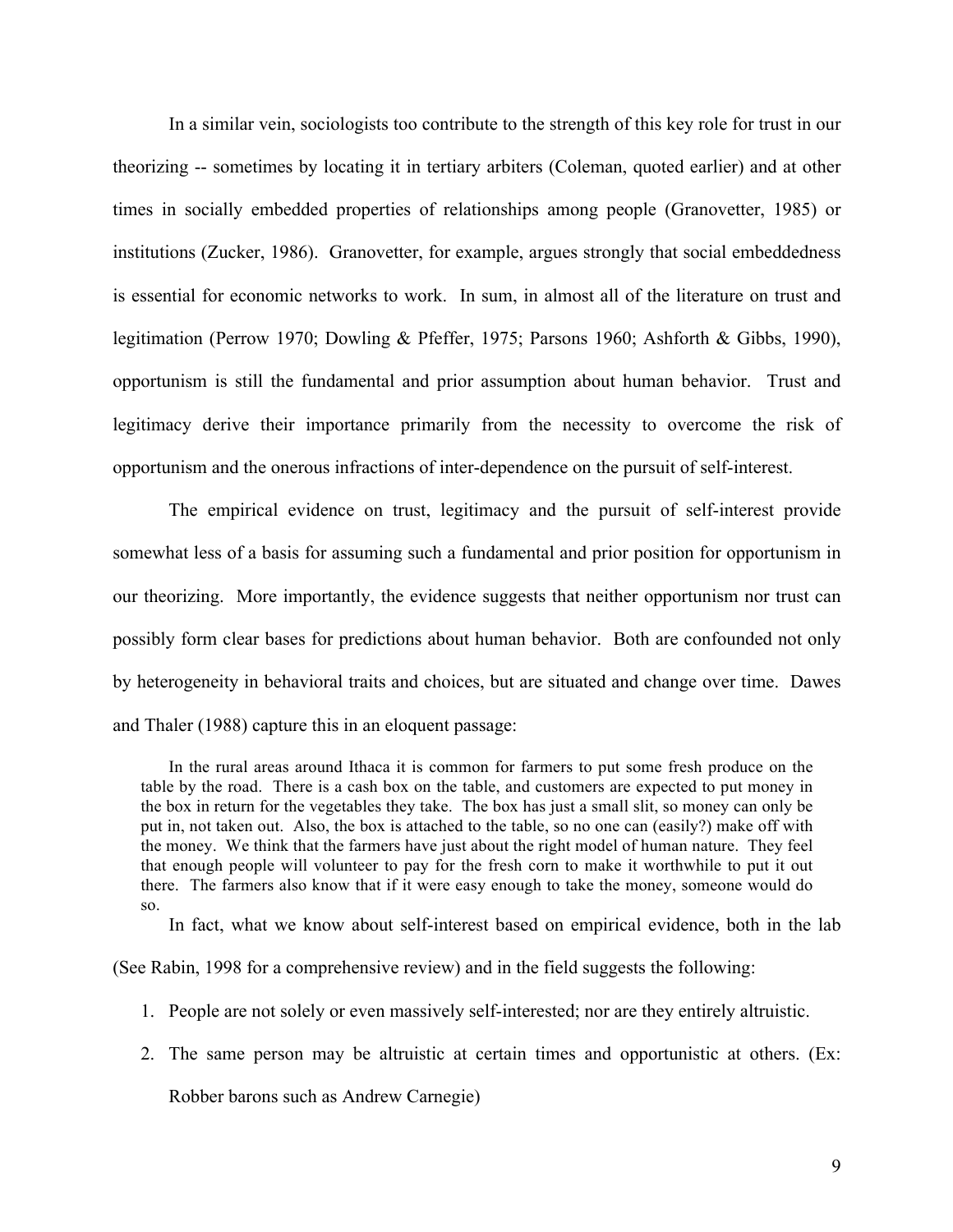3. People who are predominantly opportunistic in one domain may be concurrently altruistic in others (Ex: The Godfather)

This level of variance both in situated and dynamic terms is further attested to by scholars who have examined the strength of ties that lead to the formation and evolution of networks that play a large part in economic value creation. For example, while Granovetter (1973) and Burt (1992) have argued for and gathered evidence on the importance of weak ties in the creation and sustenance of competitive advantages for firms, Larson (1992) and Uzzi (1997) have attested to the role for the opposite. Finally, Hite has argued for the differential advantages of each depending on the stage in the life cycle of the firm.

In sum, both the volume of theorizing and the weight of the evidence suggest that it might be fruitful to move away from strong behavioral assumptions of either opportunism or trust-based ties toward a more realistic starting point – namely, that in most cases at the beginning of the formation of a network, actors simply cannot predict the motives of those they interact with nor can they always predict their *own* motivations. Therefore, if we start with the idea that new networks form in a context of motivational as well as the more familiar environmental uncertainty, we need to ground our theories in a more parsimonious and pragmatic set of behavioral assumptions rooted in our biological evolution rather than in economic philosophy. Simon (1991) suggested such an assumption called "docility."

#### **Toward a new synthesis – Docility**

Simon defined "docility" as: *The tendency to depend on suggestions, recommendation, persuasion, and information obtained through social channels as a major basis of choice.* (1993: 156) Docility follows directly from the limitations of human cognition – i.e. that as a species, we are at best, boundedly rational. Simon developed a notion of "intelligent" altruism based on this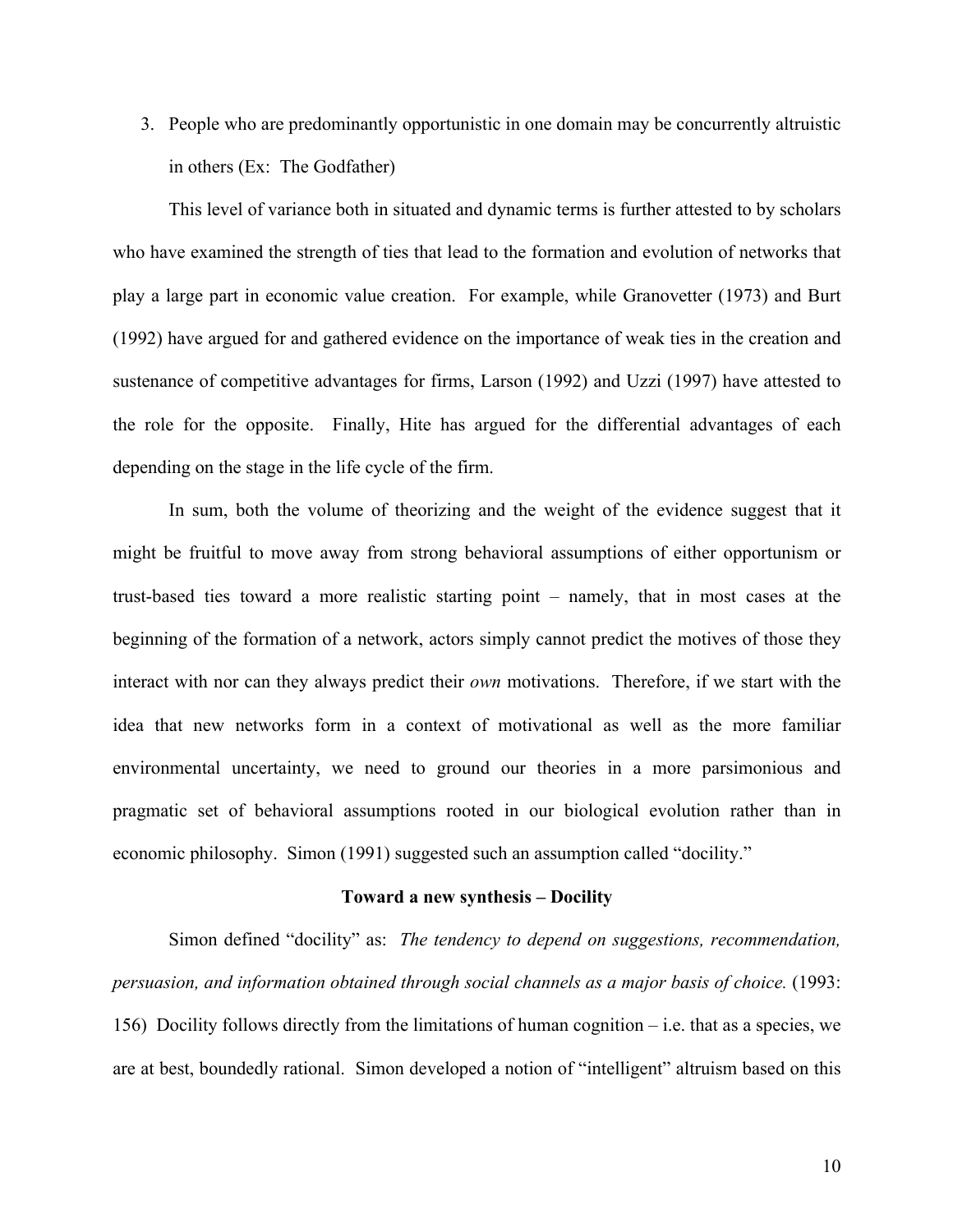notion of docility to argue that bounded rationality not only limits our ability to undertake the computational demands of highly opportunistic behavior, but also selects such behavior out (in an evolutionary sense) and selects in those who are willing and able to depend on others and help sustain others in a group. More recently, Knudsen (2002) has argued for the role of docility in the emergence of altruism in biological populations. The case for the evolutionary dominance of intelligent altruists is also well-argued from perspectives other than those resting on docility. Hill (1990) for example shows that under the normal assumptions of neo-classical economics, the invisible hand of the market will tend to weed out persistently opportunistic behavior. Also, without resorting to evolutionary arguments, Adam Smith himself had made the case for the fundamental behavioral assumption of persuasion in all economic exchanges:

*"Different genius is not the foundation of this disposition to barter which is the cause of the division of labour. The real foundation of it is that principle to perswade which so much prevails in human nature… We ought then to mainly cultivate the power to perswasion, and indeed we do so without intending it. Since the whole life is spent in the exercise of it, a ready method of bargaining with each other must undoubtedly be attained."* (Smith, 1978: 493-494)

It is extremely important to note that for our purposes in this paper, the minimal set of behavioral assumptions consisting of bounded rationality and docility is *sufficient*. The implications that Simon derives for intelligent altruism are relevant only to the extent that Thompson (1998: 305) suggests:

*Because selection has sometimes favored individualistic and at other times collectivist behavior, the human species has evolved not only the capacity for both kinds of action but probably also a complex cognitive device for figuring out in a given situation which kind of action, collective or individualistic, is likely to produce the best genetic outcome.*

Simon's central argument implies that by restricting our behavioral assumptions to bounded rationality and docility, we can theorize in a space of unknown human motivation and even explain and empirically test the emergence of particular motives and goals. *How* we can go from docility and a space of unknown motivations to the actual cohesion of ordered pools of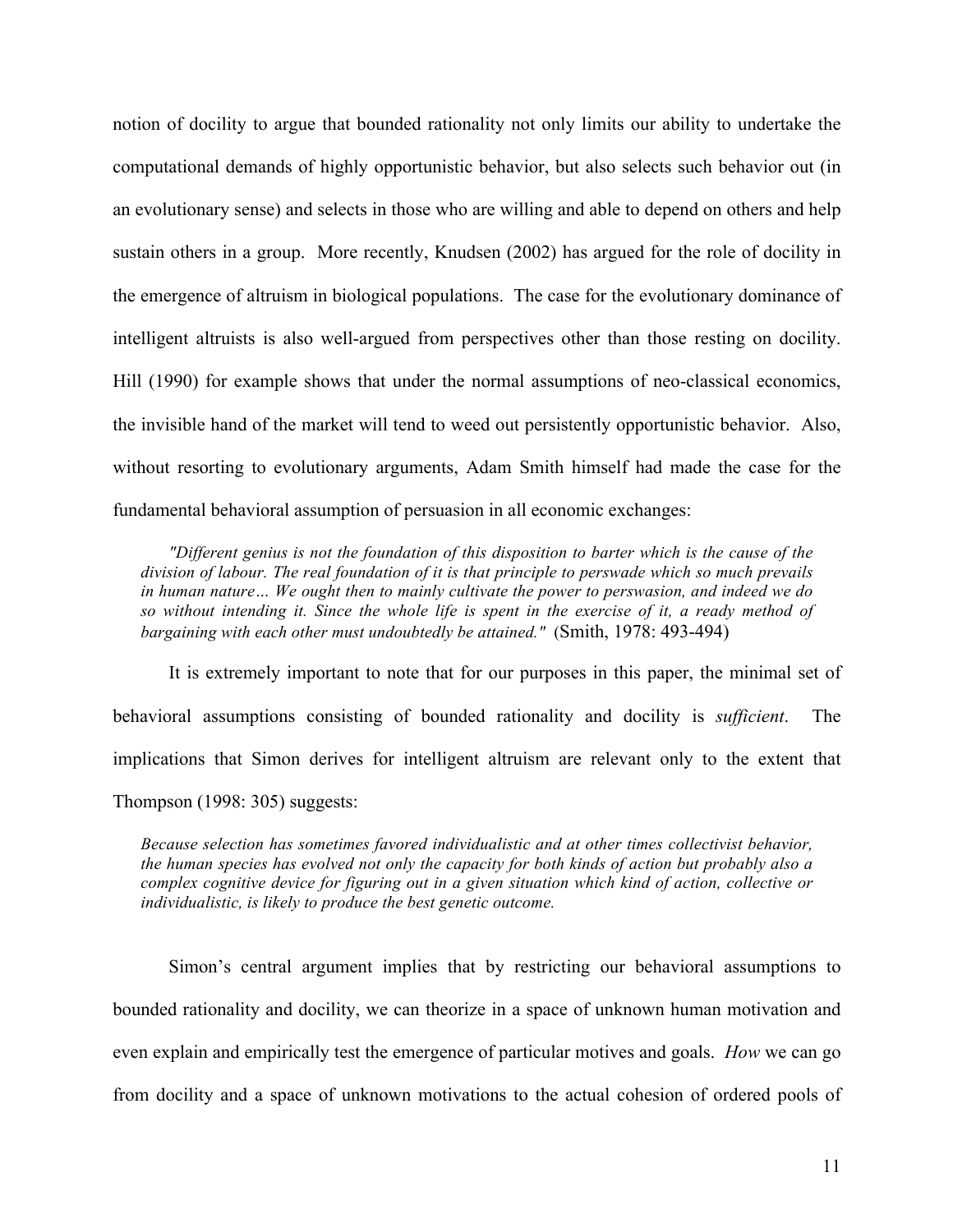preferences embedded within matched up demand and supply schedules in a market is the subject of our synthesis.

#### **The synthesis: Effectual Networks**

To summarize the discussion thus far, today our theoretical picture about economic behavior is dichotomous, with both extremes anchored solely on the motive of economic gain. At one extreme we have the idea that motivations based on economic gain induce us to form networks of loyalty through structured incentives and in/complete contracts. At the other, we are urged that existing networks of trust and loyalty are necessary to achieve economic gain. If we are to move away from this dichotomy, it might be useful to start with a relatively unknown distribution of plural motives (economic and otherwise) and endowments that cannot always be known a priori (both one's own and those of others) and then model a boundedly rational and docile process of discovery/formation of common motives based upon and leading to elements of group identification – that in turn spark the transformation of combined endowments into new economic value -- in short, the notion of "effectual" networks.

"Effectual" here refers to the type of reasoning that has been shown (Sarasvathy, 2001b) to work in a relatively non-predictive (Knight, 1921), sometimes non-adaptive (Weick, 1979), overall non-teleological (March, 1982) problem space. In modeling a boundedly rational and docile process that moves us from motivational uncertainty to new markets as we observe them in the world, we draw upon Sarasvathy (2001a) to provide the principles and logic that underlie decision making under environmental uncertainty. The overall logic of effectuation is based on the primacy of non-predictive control over predictive strategies. In a nutshell this logic boils down to the following statement: *To the extent you can control the future, you do not need to*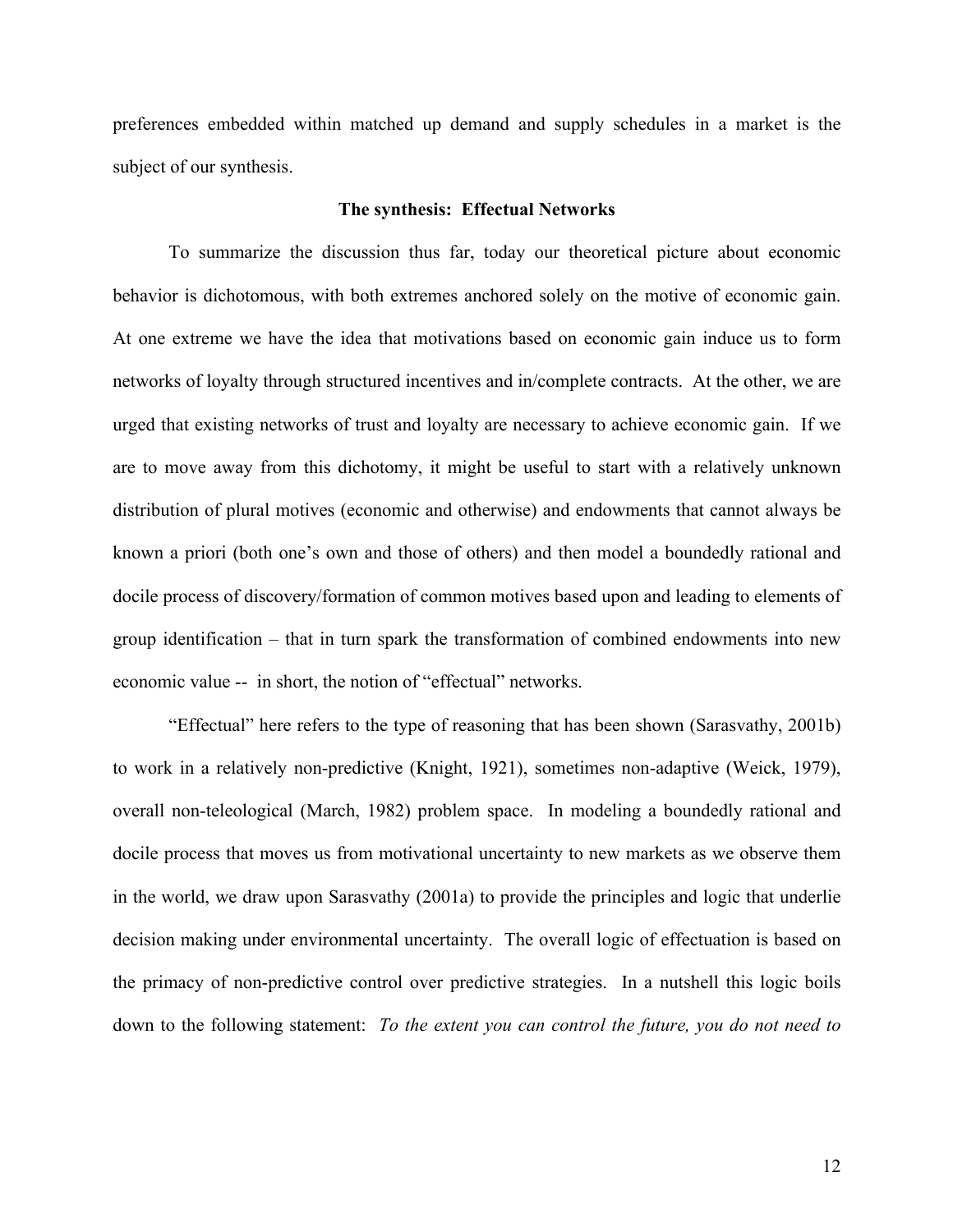*predict it.* According to Sarasvathy (2001a) this logic of non-predictive control is operationalized in three effectual principles as follows:

- Affordable loss rather than expected return
- Partnerships rather than competitive analyses
- Leveraging of contingencies rather than avoiding them

We will develop our central thesis about effectual networks as follows. First, we will describe how networks in general come to be and identify what makes a network effectual. The key idea here is the concept of a *pre-commitment* with regard to the shaping of an as yet unborn future. Then we will carve out the temporal architecture of an effectual network as it moves from and reshapes an environment of true uncertainty to one that is for the most part predictable and manageable along certain dimensions. Instead of starting with opportunism and searching for ways to overcome it, as most extant literature does, we will start with uncertainty where the free rider problem is irrelevant since the wagon is not yet in existence, and trace both the fabrication of the wagon and the tracks on which it rolls so free riders are able to climb on board down the road. See Figure 1 for a graphical representation of this idea.

### *A simple typology of how networks come to be*

We start with a simple typology of how new networks may be initiated:

- Networks may form through random chance (Ex: Two or more people bump into each other at the mall or happen to sit next to each other on an airplane)
- Networks may form in some path dependent fashion (Ex: Through garbage cans). These can be intentional or unintentional
- Networks may form through the deliberate activation of an existing network again either with regard to achieving a pre-determined goal (causal initiation) or by imagining ways to exploit an extant network (effectual initiation)

Irrespective of how a network is initiated, what makes an emerging network *effectual* is

the *pre-commitment* to an effectual principle.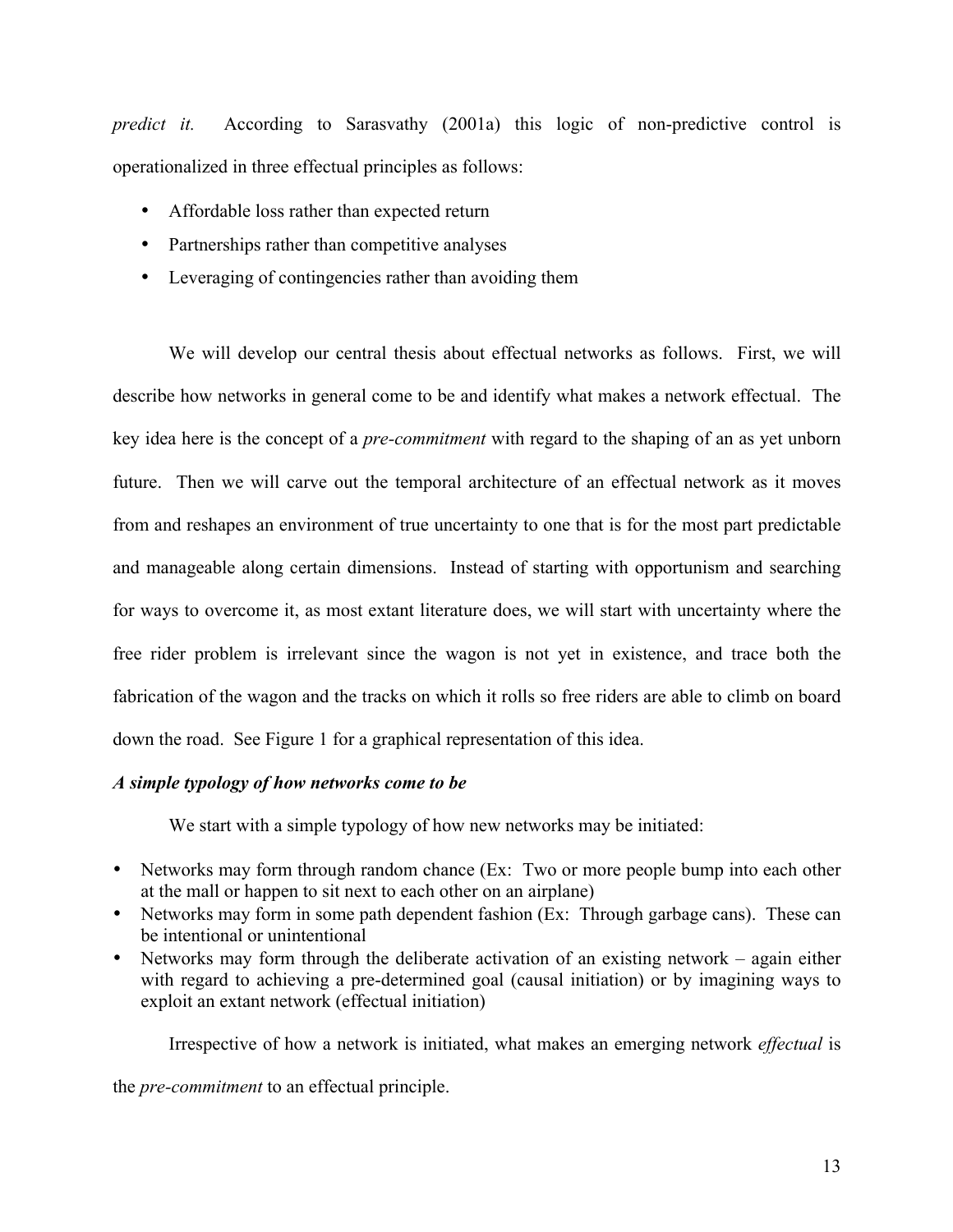#### *The pre-commitment approach in general*

The notion of pre-commitment is not a new one. In financial economics, the precommitment approach is used to create incentive-compatible regulation that would enable regulators to ensure that riskier banks maintain higher capital holdings. The outline of the problem under consideration in this literature is as follows: The central bank (say, the Federal Reserve in the US) requires each ordinary bank in the economy to hold minimum capital reserves to cover possible losses in its trading account for the ensuing time period. For the protection of investors as well as for the efficacy of its own monetary policies, the central bank needs to set this amount equal to or more than the maximum value of expected loss in the trading account for each individual bank – i.e. commensurate with the risk associated with each individual bank. But how is the central bank to predict how each individual bank will behave in any given period?

Under the pre-commitment approach to solving this problem, the central bank does not try to predict the maximum value of expected loss for each bank for each period. Instead it merely requires that each bank *pre-commit* at the beginning of the trading period to its own chosen levels of expected loss, subject to penalties if the actual loss at the end of the period exceeds the announced value (Kydland & Prescott, 1977). The logic of this approach is that the regulator needs no information ex ante with regard to the riskiness or opportunistic potential of each bank (that is, the regulator can extract private information ex post by observing how much capital each bank chooses to hold after setting the unique penalty rate).

The notion of pre-commitment has wider uses than the one in financial theory. Sumner (1987), for example, provides a Utilitarian justification of rights based on a strategy of precommitment. His use of the notion amounts somewhat to the following: *When we anticipate the* 

14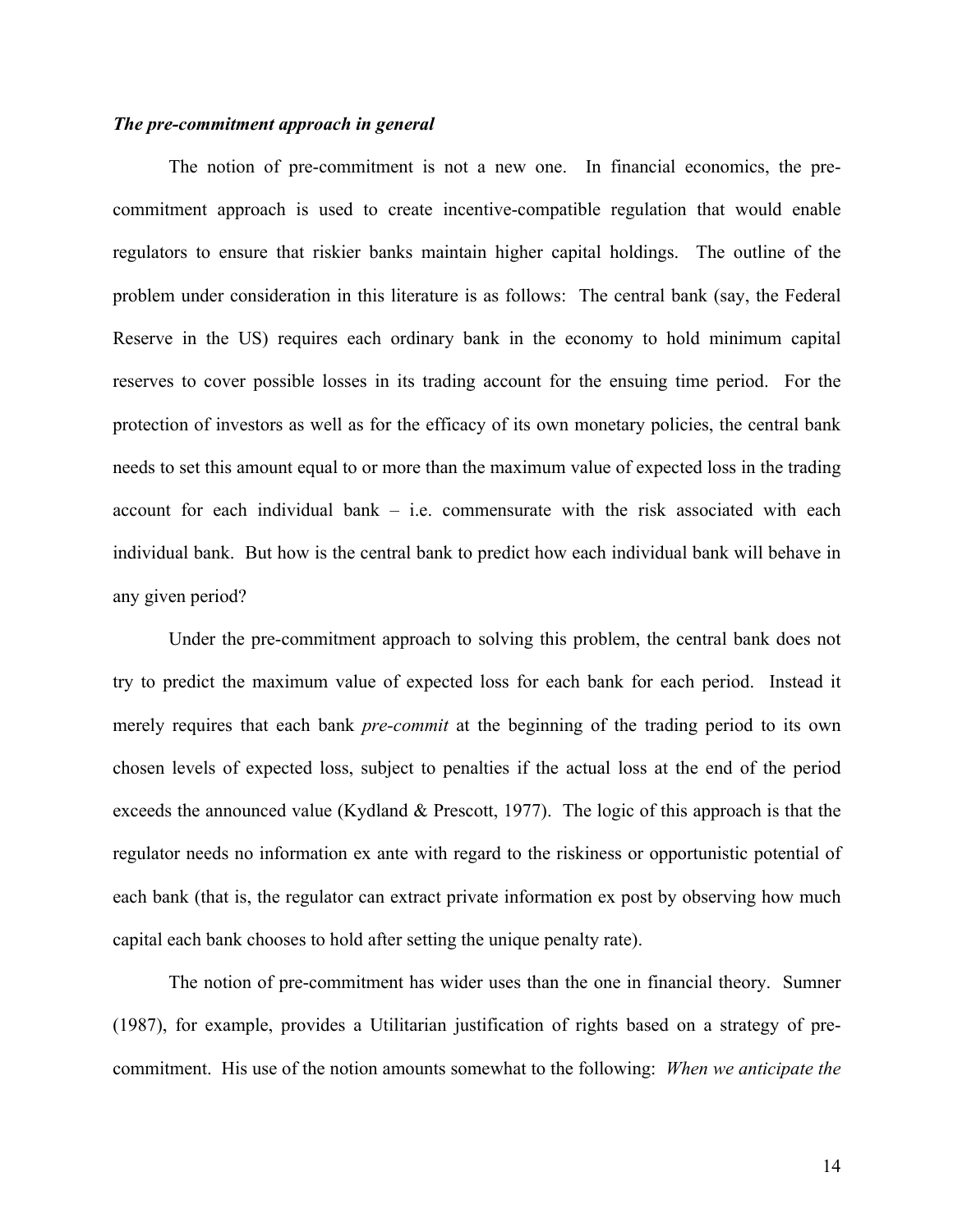*making of a decision at some future time, "pre- commitment" is something like "stacking the deck" in the present for or against one of the choices which we might make on a future occasion* (www.lawrence.edu/fac/boardmaw/RIGHTS\_PRE-COMMT.HTML)*.*

The principle of "presumption of innocence" in the US justice system is an example of a pre-commitment. This principle requires that while a judgment "beyond reasonable doubt" is required to convict someone of a crime, this standard need not be met in order to acquit. The point of this asymmetric "pre-commitment" is that if mistakes are made, they are more likely to be in acquitting the guilty than in convicting the innocent. This particular pre-commitment embodies both (a) a *value* that it is worse to place an innocent person in jeopardy than to free a guilty person; and (b) a *judgment* that it will in general be more difficult to prove innocence, even when the defendant is innocent, than to prove the guilt of a guilty defendant. Therefore, by making a pre-commitment to the presumption of innocence, the deck is "stacked" against conviction in the way the process is defined.

As individuals and organizational actors, we use pre-commitments all the time. In his Ely lecture, Schelling (1984) lays out the problems and practices of effective self-command and provides a wide variety of examples where individuals make pre-commitments against changes in their own future preferences. This type of pre-commitment is incorporated into techniques for overcoming addiction. For example, when going on a diet, the dieter might assign the task of grocery shopping to a trustworthy (from the point of view of nutrition) spouse, thereby precommitting to the spouse's choices and eliminating or reducing the possibility of having high-fat items in the refrigerator.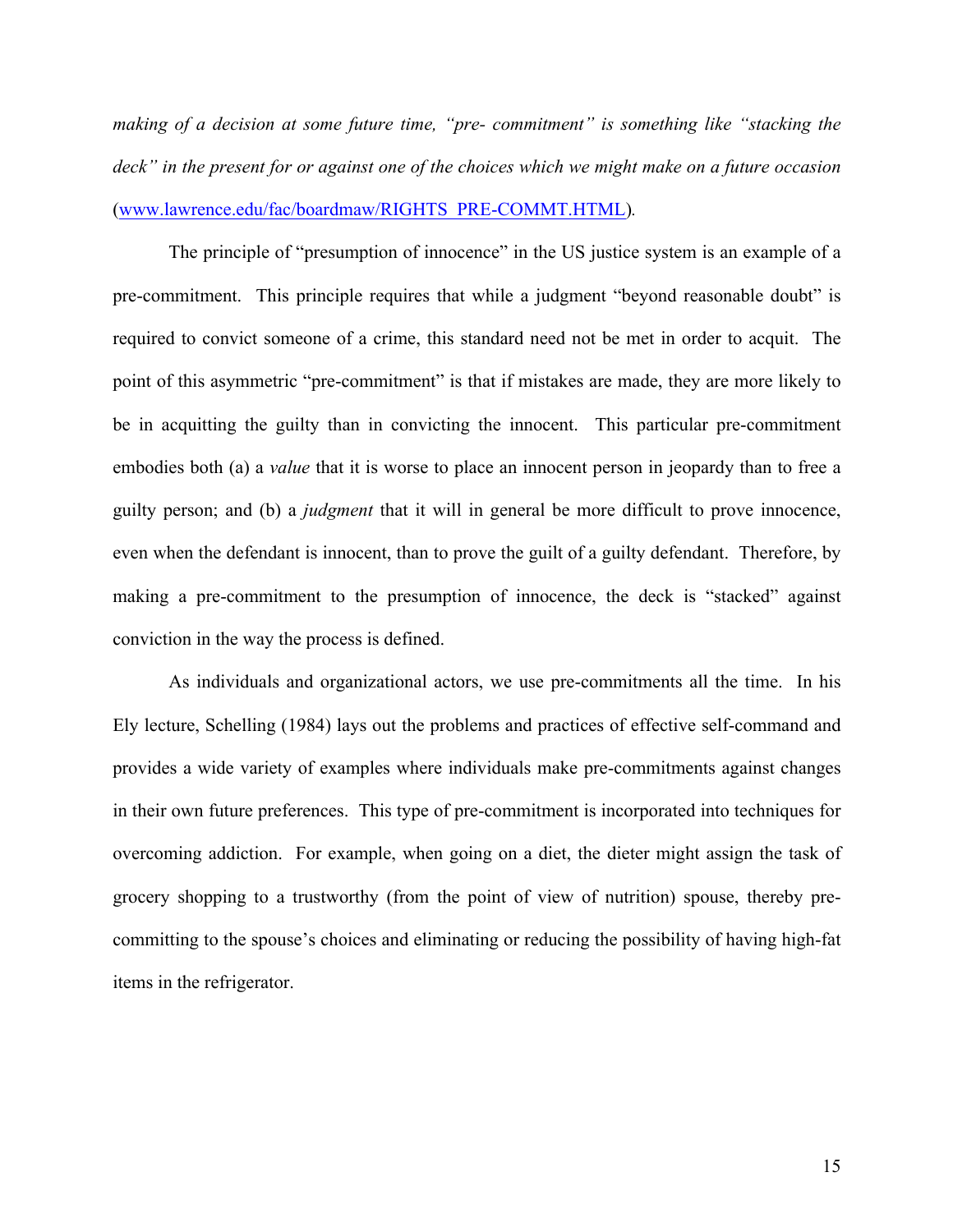## Pre-commitments create self-imposed *non-negotiable* constraints on our future choices<sup>1</sup>.

In doing this, they help skew the distribution of future outcomes in at least three ways:

- They create a trade-off between Type I and Type II errors in the face of uncertainty and thereby "stack the deck" with regard to the shape of the future distribution in favor of either *one* of Type I or Type II errors. The presumption of innocence, discussed above, is an example of this effect.
- They help free the decision maker from the opportunistic behavior of participants to a process along certain specific parameters. In the case of capital reserve requirements imposed by a central bank for example, by allowing individual banks to choose their own levels of pre-commitment to reserve levels with advance knowledge of penalties for nonperformance, the central bank skews the outcome in favor of its own goals irrespective of the (opportunistic or altruistic) motivations of each individual bank.
- And in problems involving self-command, pre-commitments align our own future preferences (that may be swayed either by moments of weak resolve or by changes in our circumstances that lead us into temptation) with our current preferences forged in a moment of high resolve or when cooler judgments prevail.

In each example where the pre-commitment approach has been effectively utilized, it has served to reduce uncertainties about the future without having to rely on *predictions* about what the future will be, in the sense of an exogenous "state-of-nature." Instead, the pre-commitment approach serves as a mechanism of *non-predictive control* (at least partially) *irrespective* of what exogenous factors might constitute the state-of-nature that actually comes to be. In other words, the pre-commitment approach rests on our ability to partition future states into things outside our control and those within, allowing us to *act upon* those pieces of the distribution that are a direct result of human action.

### *The pre-commitment approach to building effectual networks: A thought experiment*

We now turn to the construction of a pre-commitment approach to the creation of new networks. In this effort we will, for the scope of this paper, restrict ourselves to a network that

<sup>&</sup>lt;sup>1</sup> In this, pre-commitments act as the inverse of incomplete contracts and real options.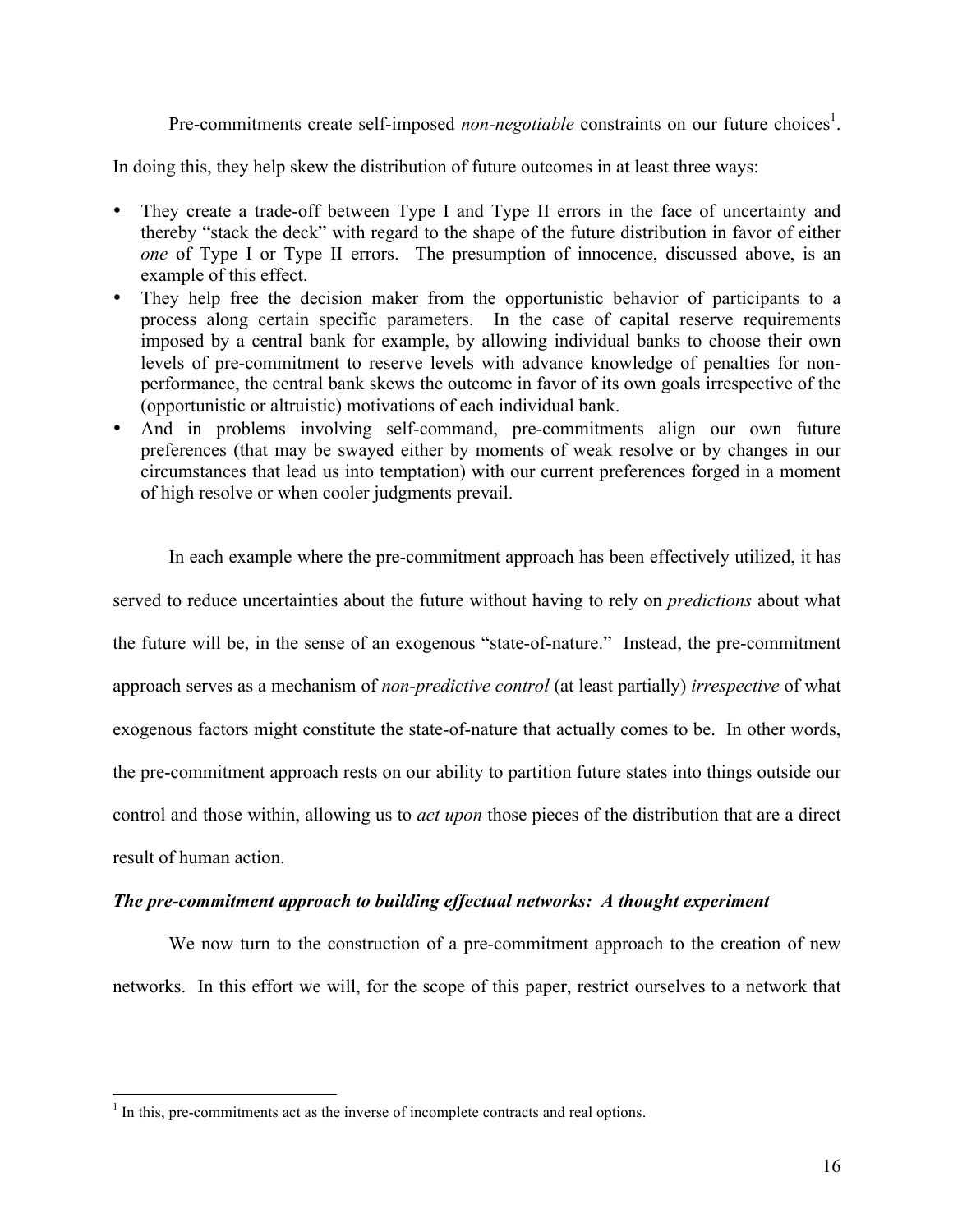creates a new market for a new product, say widget *X*. To clarify key elements of our theoretical

development, we use a thought experiment (Folger, 1999) as follows:

Let us assume Entrepreneur  $E$  has invented widget  $X$  (or come up with the idea for  $X$ ) and goes to Customer *C* to make a sale. For the moment, it does not matter whether we assume that *E* is proceeding causally (i.e. has found *C* through market research) or effectually (i.e has found *C* through her existing social network or some kind of a garbage can).

Let us further assume that she wants to sell 1,000 units of *X* to *C* at \$100 a piece. Let us now imagine that *C* says the following:

"I will gladly buy *X* if only it were blue instead of green."

Now *E* has a decision to make. Should she go ahead and invest in making the widget blue (cost \$10 K, say)? There are several criteria she may consider in making this decision. First, she may or may not have the \$10 K needed to make the modification. Second, if she does make the modification, *C* may or may not buy. Third, there may or may not be other possible customers (say, *D*) who may be willing to pay  $>$ \$100 (say, \$120) per unit for a green *X* – i.e. for the widget as is, without any modification.

Assuming that *E* has the money to make the modification, *E* needs a mechanism that will decide whether *C* is indeed a customer (T) or is actually a non-customer (F) who will not buy the modified blue *X.* This mechanism, like any other mechanism we can devise will of course be prone to two types of errors. It may either classify *C* as (F) when *C* is indeed a customer (Type I error); or, it might classify *C* as (T) when *C* is actually not a customer (Type II error).

Again, assuming *E* has the money to make the modification, there are 3 possible solutions to this problem:

Solution 1: *E* goes in search of other possible customers *D* first. If no *D* exists, then *E* gets *C* to sign a contract that penalizes *C* if he decides not to buy the modified widget. This is psychologically highly unlikely unless E and C have an ongoing relationship of trust. In the case of an emerging new network, *C* faces two types of uncertainties leading to contractual hazards here. (a) *E* may not be able to deliver the modified widget as per contracted specifications (unknown competence); or (b) it might not be possible to specify very clearly in advance what exactly *C* wants modified and *C* could find himself in trouble by signing an incomplete contract.

Solution 2: *E* invests (or goes out and raises) \$10 K in expectation of the net profit due to the order from *C.* Without an enforceable contract, this expectation is unreliable at best as a decision criterion. But *E* could also do this effectually, using the affordable loss principle – i.e. not with the expectation of any net profit from a potential transaction with *C*, but merely as an investment that she could afford to undertake (and lose) with imagined possibilities of other uses for the blue widget in case *C* chooses not to buy. In this weakly effectual case too, this investment is not a reliable one for market creation except in its potential for effectual exaptation (Dew et al, 2002).

Solution 3: The final solution to the problem is the strongly effectual one consisting of any mechanism that reduces Type II errors at the cost of incurring Type I errors. In other words, an effectual pre-commitment embodies any rule that *always* favors the error of letting possible customers go as opposed to letting non-customers drive the decision process. In our current thought experiment, the effectual pre-commitment takes the form of the following counter-offer to *C:*

"It will cost me \$10 K to make the modification you suggest. I will make the modification if you will put up the \$10 K up front. In fact, if you will pay for the modification, I will even supply you the modified widget at \$80 per unit, so ultimately you will end up saving money on this purchase."

[Note that this solution does not require *E* to search for all possible *D*'s before making the counter-offer. We will examine the logic for this in a separate section below]

Now it is *C'*s turn to decide if he wants to commit \$10 K for making green *X* into blue. Again, (1) *C* may or may not have the \$10 K; (2) *E* may or may not deliver the modified widget; and, (3) *C* may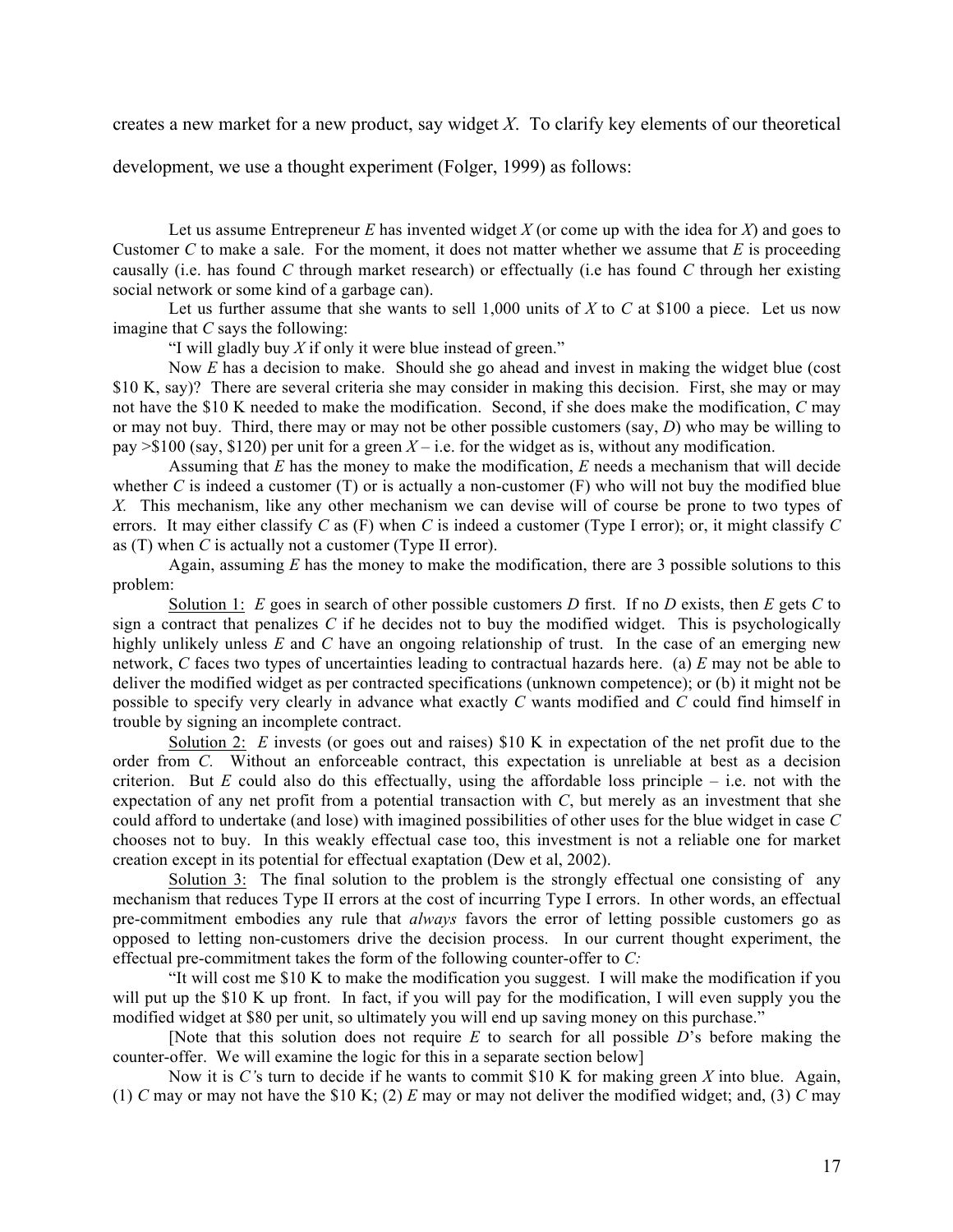be able to find someone else to make the blue *X* for < \$80 a piece. Assuming that *C* has the money, while in the causal case it is obvious that he will invest it with *E* only of there is no one who can supply blue *X* at < \$80, the effectual pre-commitment suggests he make a counter-offer to E as follows:

"I will invest \$10 K to transform your green widget into blue *X*. But, instead of a discount on the price, I would like to take equity in the product and share future returns on it at *p* percent."

 The two effectual counter-offers together transform the relationship into a partnership that precommits both to a blue widget world. Furthermore, under this partnership, both C and *E* need to specify blue *X* only to the extent possible at this time, leaving it up for re-negotiation as they together develop the product. As in the central bank case, *E'*s contractual commitment to undertake the modification signals her private estimation of her own competence, and *C'*s investment of \$10 K identifies him as an actual customer (T).

In this thought experiment we have used standard TCE assumptions – i.e. the negotiation deals contractual hazards and terms are finalized with an eye to the opportunistic potential in *C*  and *E.* Also, we have assumed that *C* knows he is indeed a customer and *E* knows herself to be a supplier. But the effectual pre-commitment would work even if we reversed these two assumptions – i.e. if we assumed that *C* and *E* are completely trustworthy (and know each other to be so ex ante), but that *C* was not quite sure that he himself was indeed a customer and *E* was not quite sure that she was indeed a supplier in the case of widget *X* (green or blue or otherwise) – i.e. if neither knew whether there was a market or even a latent market for *X*.

In fact, it is the latter scenario that is actually interesting in the domain of entrepreneurship  $-$  i.e, the discovery/creation of new markets. When the market for a product does not yet exist, there is by definition nothing to be opportunistic about. We will examine this claim in greater detail in a later section. Here, we will merely illustrate it anecdotally and proceed with the thought experiment. For example, the internet existed for over a decade before the invention of web browsers such as Mosaic showed it had a potential for economic gain. In *actually* transforming Mosaic into a market for web browsers, Netscape created the potential for opportunism. The transformation process itself, however, had to overcome the prior (and larger?) problem of a non-existent market than the secondary problem of opportunism.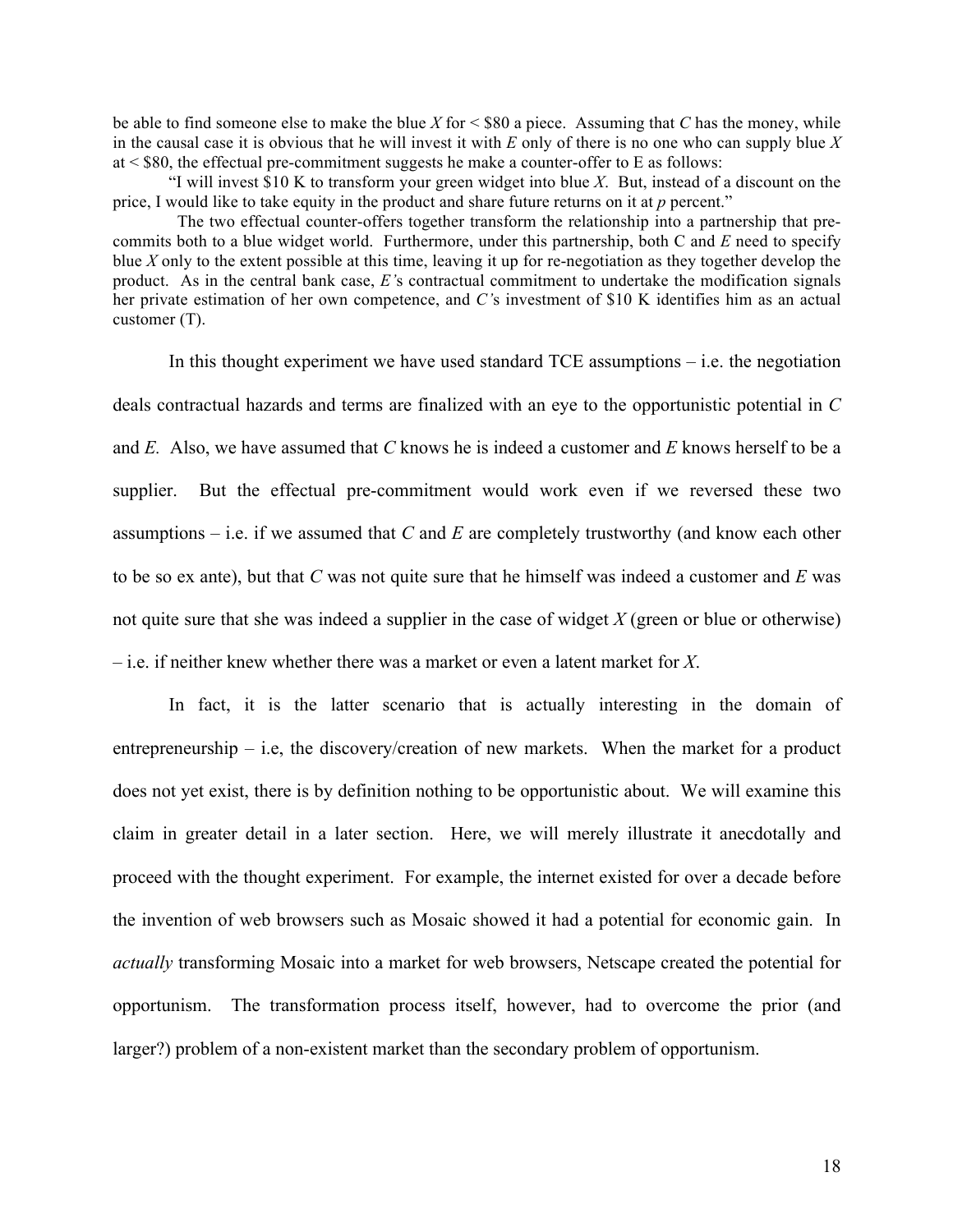In our thought experiment, this transformation process happens as follows: By actually investing in *E, C* became a customer *de facto.* And by walking into *C'*s office and making the counter-offer based on the effectual pre-commitment, *E* became a supplier *de facto.* To the extent that each was not 100% certain about their own potential as the two sides of this transaction, the actual signing of the contract (either in a formal or figurative sense) is what forged the effectual network. And the "worth" if any of widget *X*, is at this point only what *C*  and  $E$  are willing to commit to its creation. To the extent that widget  $X$  is unformed and negotiable, this market is not a phenomenon of discovery, but of action-based creation. And the market for *X* is a residual of the interaction between *C* and *E.*

Another way to look at this is through the lens of "Exit, Voice, and Loyalty." Through a strange and interesting symmetry, the framework that Hirschman (1970) devised for explaining the behavior of organizations in decay is also useful in understanding the behavior of members in an effectual entrepreneurial network. In the weakly effectual case that we discussed earlier, a market transaction offers only one of two choices to potential members of the network – i.e. exit or loyalty. In our thought experiment, this case may be described as *E* going to the street corner (or to *C'*s office) with a basket full of green widgets and all *C* can do is take it or leave it, and in case he decides to take it, he can at best *bargain* for a lower price. In the strongly effectual case, however, the entire transaction is driven by "voice" – they now prospectively *negotiate* the very existence and shape of  $X^2$ . The content of the negotiation is not so much concerned with the opportunistic potential embodied in the green vs. blue widget (for neither party knows what this *X* may or may not be worth down the road), but with what each would like *X* to look like and what each is willing to "commit" to *make* it look like what s/he wants it to be. Thus, the set of

 $2$  In this sense, in an effectual world, all widgets are "grue" (Goodman, 1983).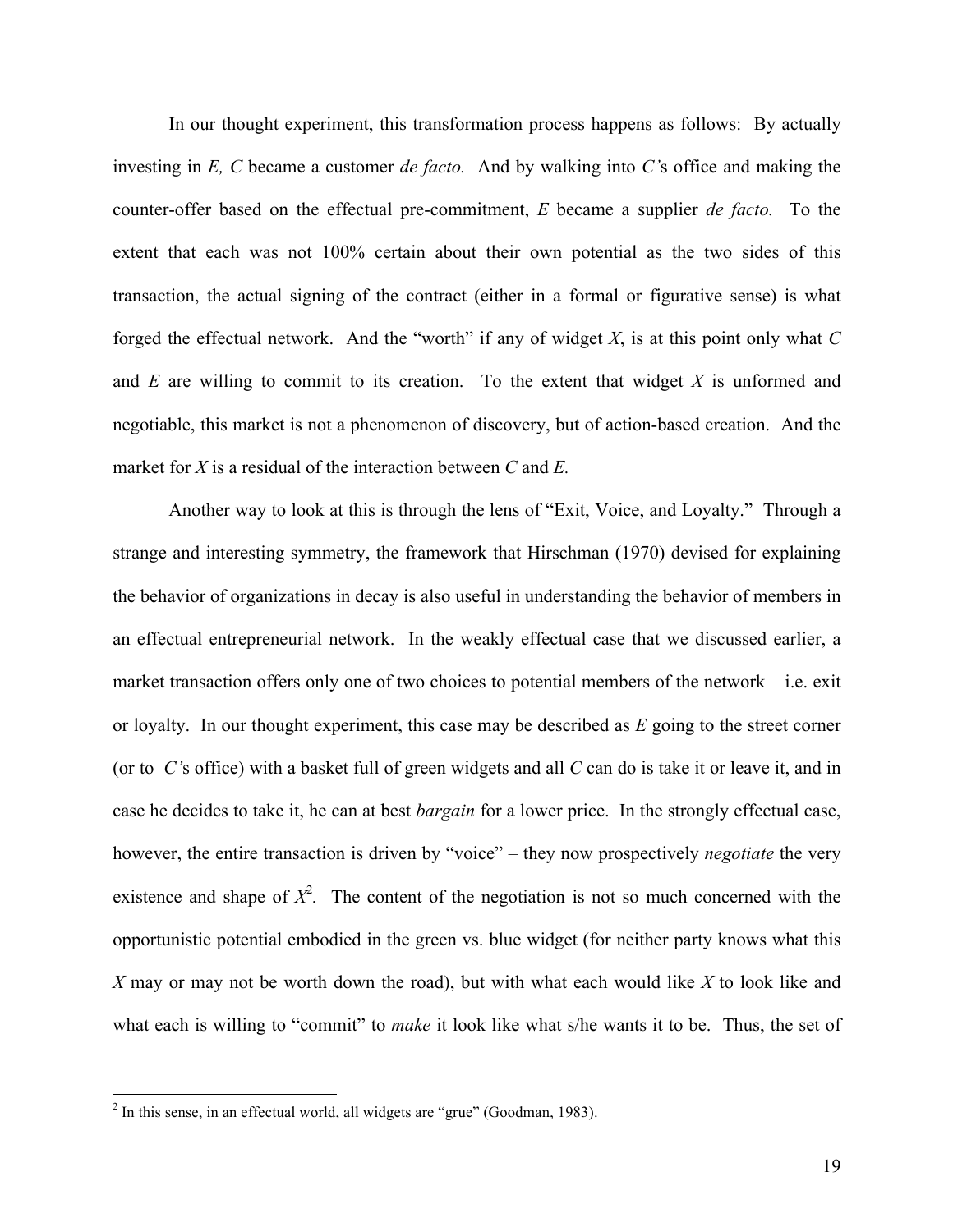pre-commitments that define an effectual network consist in agreements to participate in the creation of a new market, rather than in agreements to appropriate future payoffs arising out of it.

In other words, C and E are negotiating for what  $X$  "will" be – not in a predictive sense (although prediction may or may not be part of the reasons for negotiating between green and blue), and not in a social construction sense (although the world may or may not actually come to consist of blue widgets ex post), but merely in the sense that both actually invest in a blue widget world and actually make blue widgets. Even more importantly, their negotiations may end in neither green nor blue widgets, but a whole new (grue??) widget that neither had imagined till their interaction at the negotiating table. Also, by membership in this newly forming effectual network, *C* and *E* have together created an "us" that has the potential to create a "them" – i.e. a competitive market down the road.

#### *Generalizing the thought experiment*

We can now generalize the thought experiment into a wide variety of new market contexts and iterate it over time to trace the transformation of the effectual network into a new "market". For example, we can replace the widget *X* with an idea and *C* and *E* can be angel and entrepreneur. Or, they can be two random entities (individuals or organizations) with problem components and/or solution components that match, resulting in a strategic partnership that then leads to the creation of a new market based on the combined solution they forge. And so on. In general, *X* is any component of a market including product, channel, physical and regulatory infrastructure, and institutions such as standards bodies. In this general conceptualization of *X,*  each new membership in the effectual network negotiates a tiny piece of the future market – a pleasing (meaningful?) juxtaposition of two or more fabric patches, as it were – and the market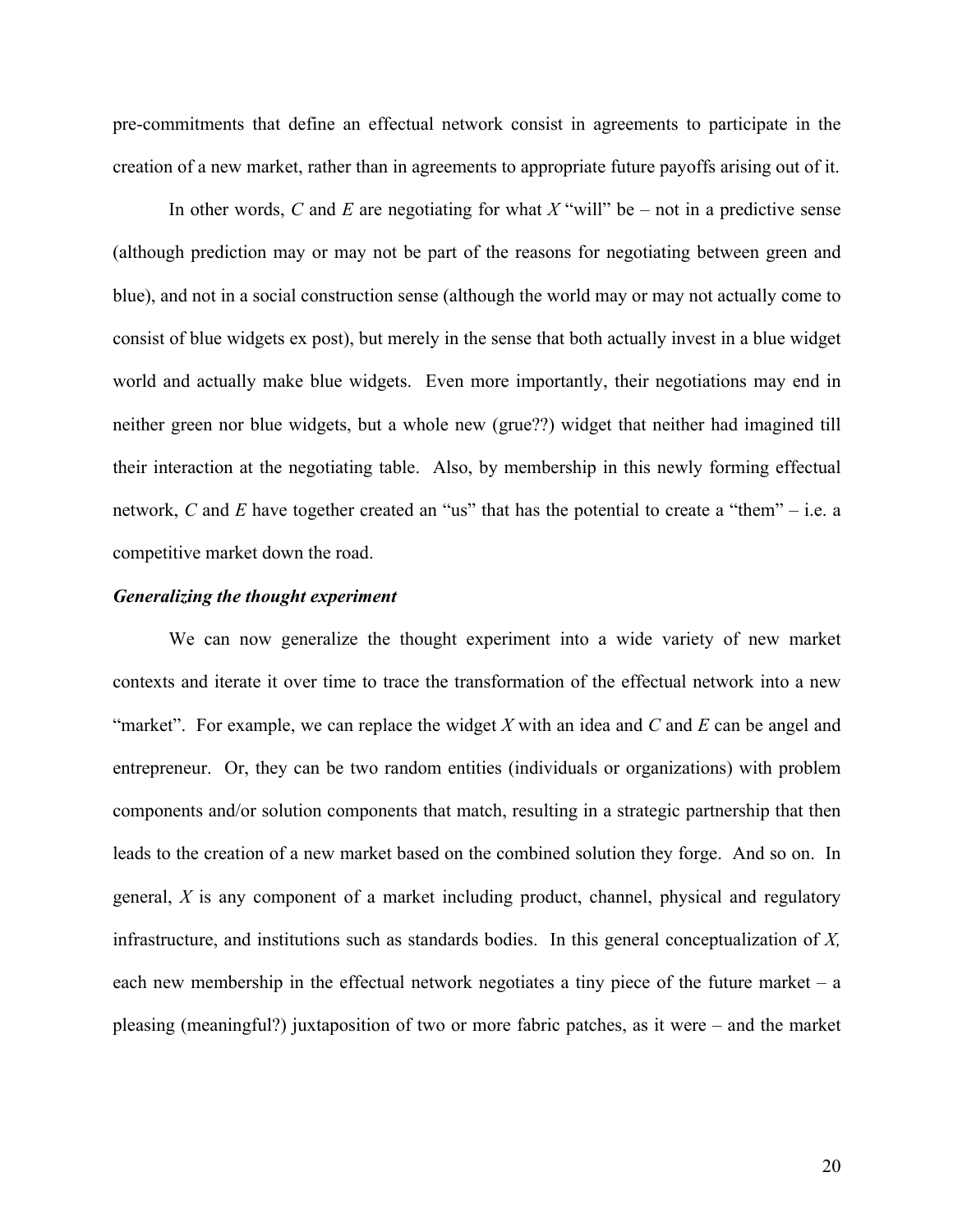that comes to be eventually is like a quilt stitched together through the effectual network as it grows and gradually transforms itself into the familiar artifact of the market.

Each membership into the effectual network is determined by what the potential member "commits" (not is willing to commit or promises to commit, but actually commits) and the change in shape of the future market that s/he is able to negotiate in return for this commitment. Note that what makes the network effectual is the fact that they are negotiating *not* for the size of their piece of the pie<sup>3</sup> but for the shape, content and flavor of the pie even as it is being cooked into existence. In essence, then, each new member in the network not only brings certain "contributions" or resources, but also a set of constraints on the choice set available from then on. It is this shared pool of constraints that eventually coalesces into the "goal" of the network, and firms up the demand and supply schedules that embody the new market.

So if the shape of the market is as yet unclear, what determines contribution? The actual contribution by each member and the resultant shape of the future market negotiated at the table is driven by (a) the boundedly rational and docile judgment of each member, and (b) the qualitative and quantitative *content* of the uncertainty that the network needs to overcome through its collective imagination. The effectual pre-commitment allows the members of the network to proceed as though the universe at any given point in time consists entirely of only the people who are at the table – as though the external world is relevant only to the extent it is embodied in the aspirations and abilities of the people at the table. In other words, the particulars of who they are, what they know, and whom they know matter and drive the creation of the pie or whatever the network ends up cooking up. It is only when the dish is done and the aroma begins to waft out of the room that both the issue of opportunism (who gets what piece of

 $3$  Although that might be a part of the negotiation, for our analysis it is secondary to the negotiation about the nature of the pie itself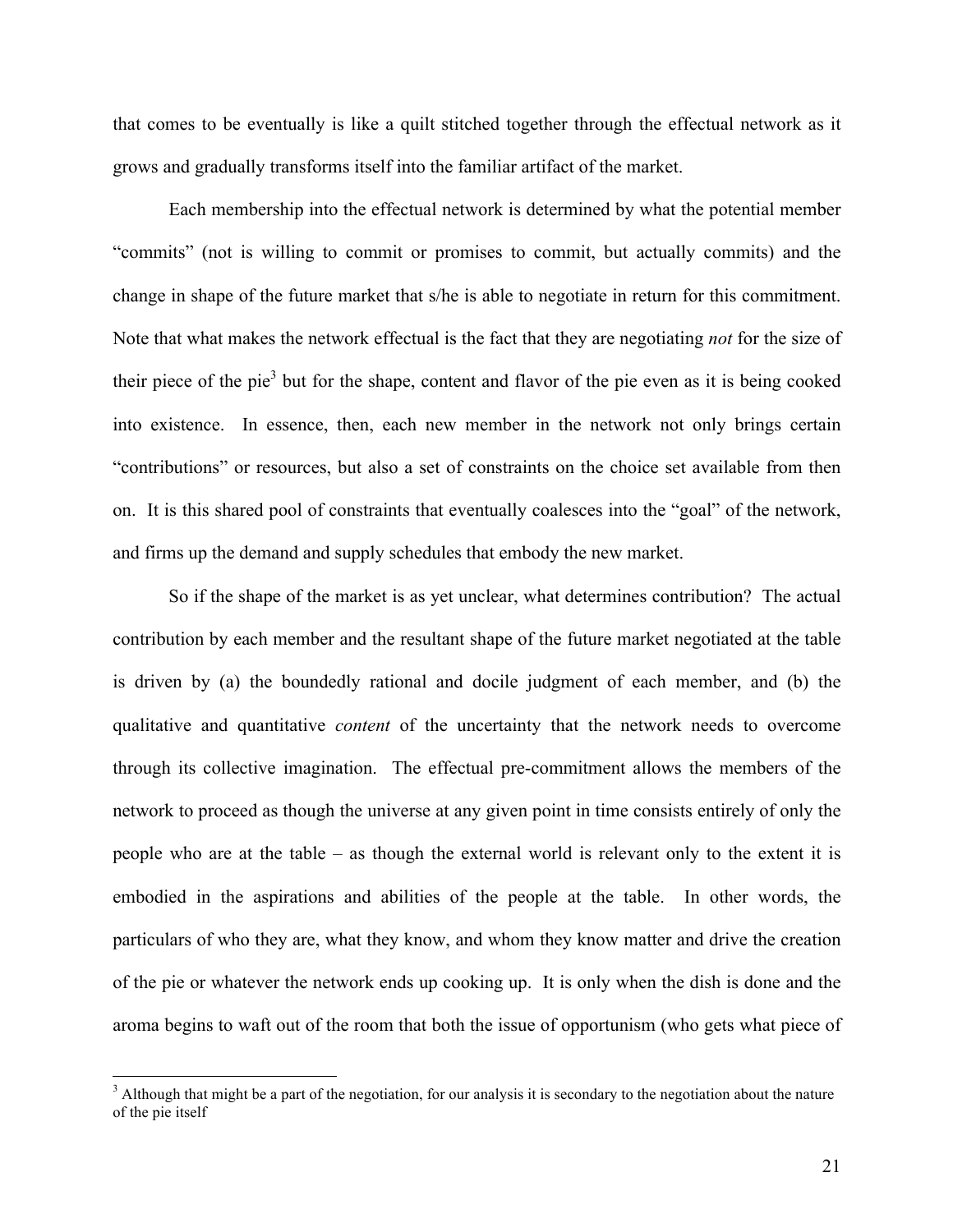the pie) and choice-influenced opportunity costs (what other pies may be "out there") become more relevant.

Let us now turn to the role of opportunity costs and opportunism in the pre-commitment approach to the creation of new markets.

#### *On the irrelevance of opportunity costs*

The key to the effectual pre-commitment  $-$  i.e. the pre-commitment to the reduction of Type II errors even at the cost of Type I errors – is that it does not *predict* but actually *sorts*  prospects into customers and non-customers, or more specifically, into partners and non-partners. Each partner comes on board the network by actually committing to and investing in particular local shapes and features of the emerging new market, subject to the constraints of everyone else already on board. In other words, every new member who actually comes on board either reshapes the market to the extent they can persuade others to change their views or re-shapes their own preferences to the extent they are docile toward the views of the others. Notice that we are not suggesting a new "charisma" theory of entrepreneurship, although some members of the network may indeed be more charismatic than others. Instead, we rest our claims upon the fact that *all* human beings, leader and member alike, are (to varying degrees) docile -- i.e., persuadable.

Membership in the effectual network is not determined on the basis of who "should" come on board, but is rather determined by who "can" come on board subject to both the global constraint of the pre-commitment and the pool of local constraints that have been negotiated thus far. Some of these constraints are lumpier than others. For example, any non-reversible investments such as those involved in R&D, reduce the fluidity of the pool and lower its ability to blend in the contributions and constraints of potential new members. Such a pool coalesces

22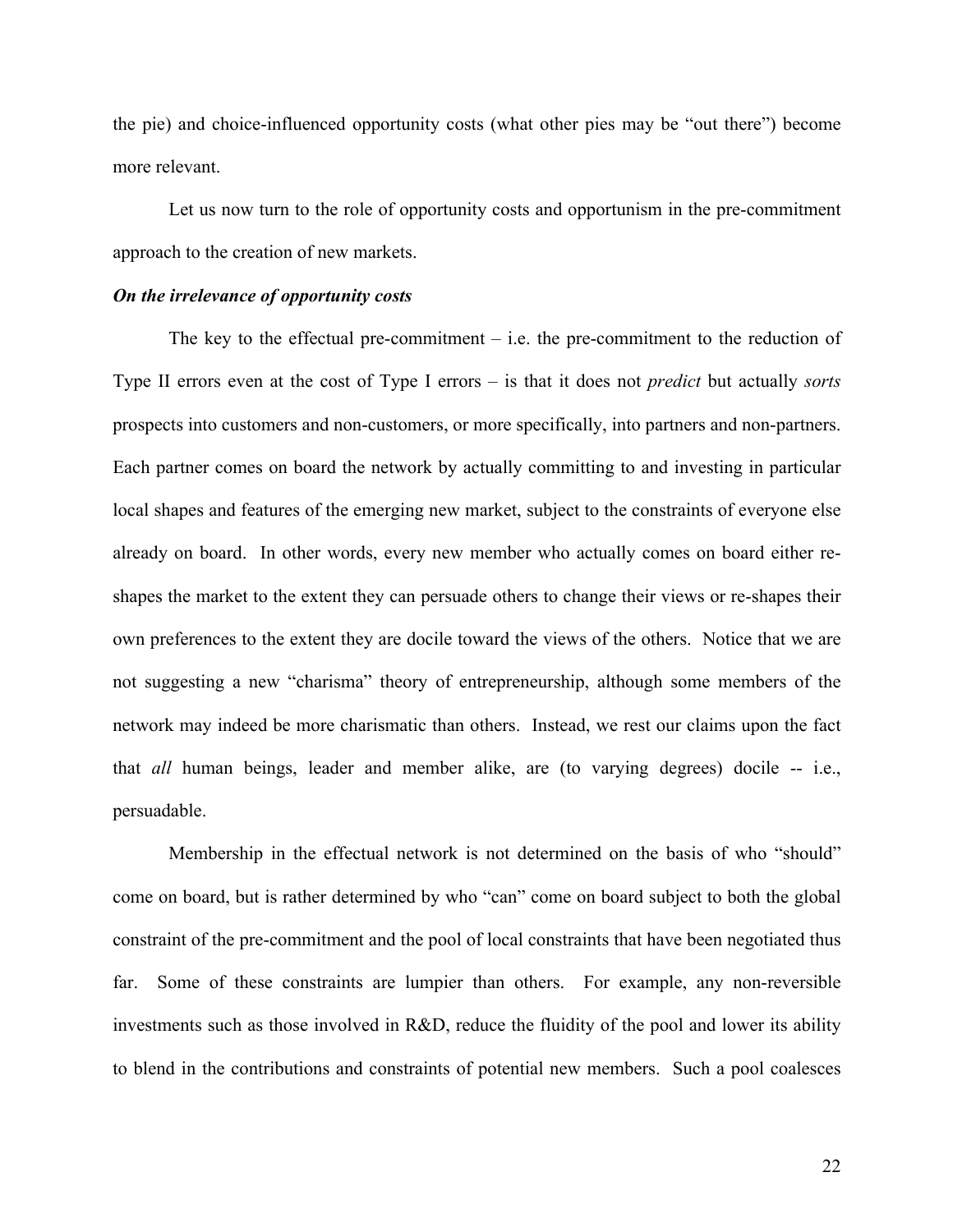into a stable local structure with its own specific ends and means interacting in predictable ways. This stable structure is very much akin to the *conception of control* that Fligstein (2002) argues so convincingly forms the skeletal structure underlying the "architecture of markets." New members now have to negotiate with this stable structure as a single unit and new pools of contributions and constraints have to evolve *around* this structure, forming hierarchies of stable structures in the growing network.

Through each of these stable structures, within the constraints outlined, the effectual network seeks to control the shape of the future to the extent it is controllable through human action. In other words, the effectual network, especially in the initial stages, does not have any global criteria with which to evaluate the worthiness or otherwise of any particular prospective member. New membership is merely contingent on actual local constraints negotiated with and within current membership. Therefore, the notion of any objective opportunity costs to membership selection is largely irrelevant from the point of view of the effectual network.

From the point of view of each member of the network, of course, opportunity costs may be relevant in two ways. First, each member decides to participate in the effectual network as opposed to other things they may be doing with their lives  $-$  i.e. they incur actual opportunity costs. Second, each member decides to participate in this particular effectual network as opposed to other possible networks for the same purpose  $-$  i.e. they incur expected opportunity costs. In both cases, as Buchanan (1999) points out, choice-influencing opportunity costs are purely subjective and evaporate after the moment of choice. They are not only unmeasurable ex ante, but are also impossible to evaluate ex post. Therefore, why *E* chooses to make green *X* in the first place (instead of everything else she could be doing) or why *C* wants blue *X* (instead of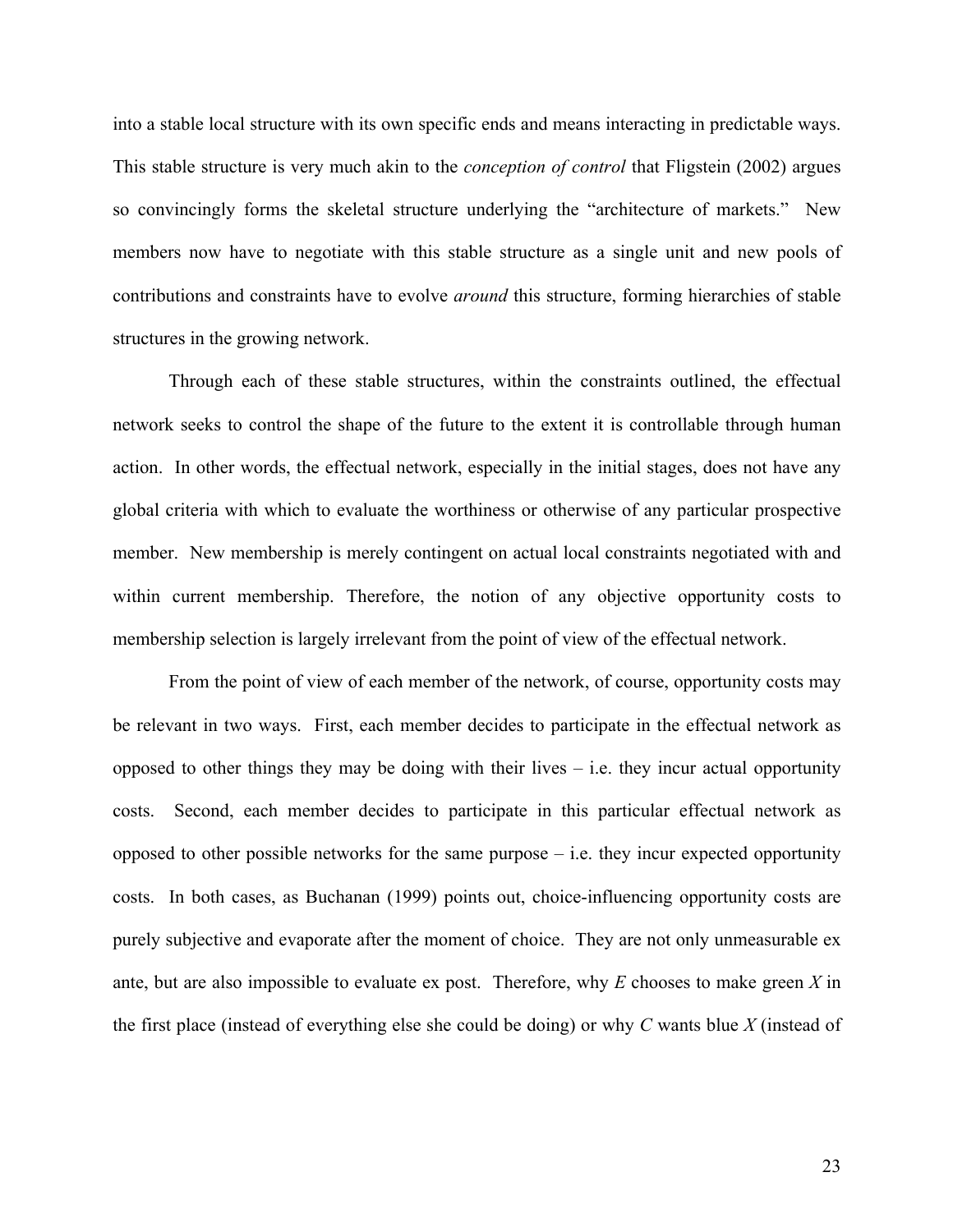red *Y*s for example) are choice-influencing opportunity costs that are not only subjective and ephemeral in the sense of Buchanan, but also completely outside the scope of our analysis here.

What needs explanation, therefore, is only the question of why *C* and *E* might choose to ignore possible *D'*s. The decision to ignore *D* is entirely a function of the uncertainty associated with the market for *X*. If *D* exists and is known with reasonable certainty to be a customer or supplier for *X*, then it would not make sense for *C* and *E* to proceed as though *D* does not exist. But in most new markets, there is considerable uncertainty with regard to the existence of *D*. This is where the *effectual* logic underlying the network becomes manifest and relevant. Given that *E* is already involved in the creation of green *X* and *C* is already interested in blue *X* (for reasons outside the scope of our analysis), we can consider two cases:

- Either *C* and *E* can proceed causally i.e., as though there exists a market consisting of *D* for *X* (green and/or blue) largely independent of their particular decisions, in which case, they will have to be careful to align their choices with what this market consists of. Ergo, they need to invest in search processes for finding *D* -- i.e., the best possible sources for customers of green *X* and suppliers of blue *X*.
- Or, they can proceed effectually i.e. as though the market is a *result* of particular actions they take, subject to the possibility of exogenous shocks, and the necessity to modify their own selections as the market comes into existence. In this case, they can proceed to make the commitments they negotiated with each other knowing that they may have to renegotiate the shape of *X* if *D* exists and is willing to commit whatever is necessary to come on board later.

So while the market in which *D* comes on board and one in which *D* does not come on

board would be very different from each other, there is no a priori way to decide which of those two markets would be *better* for *C* and *E* to participate in. Instead it makes sense for them to negotiate with any and all members who actually make the commitments required to come on board. In sum, the *calculable* opportunity costs of *not* partnering with *C* always outweigh the incalculable opportunity costs of not partnering with imagined *D'*s elsewhere. Effectually speaking, the bird in hand is always worth more than imagined birds in mythical bushes.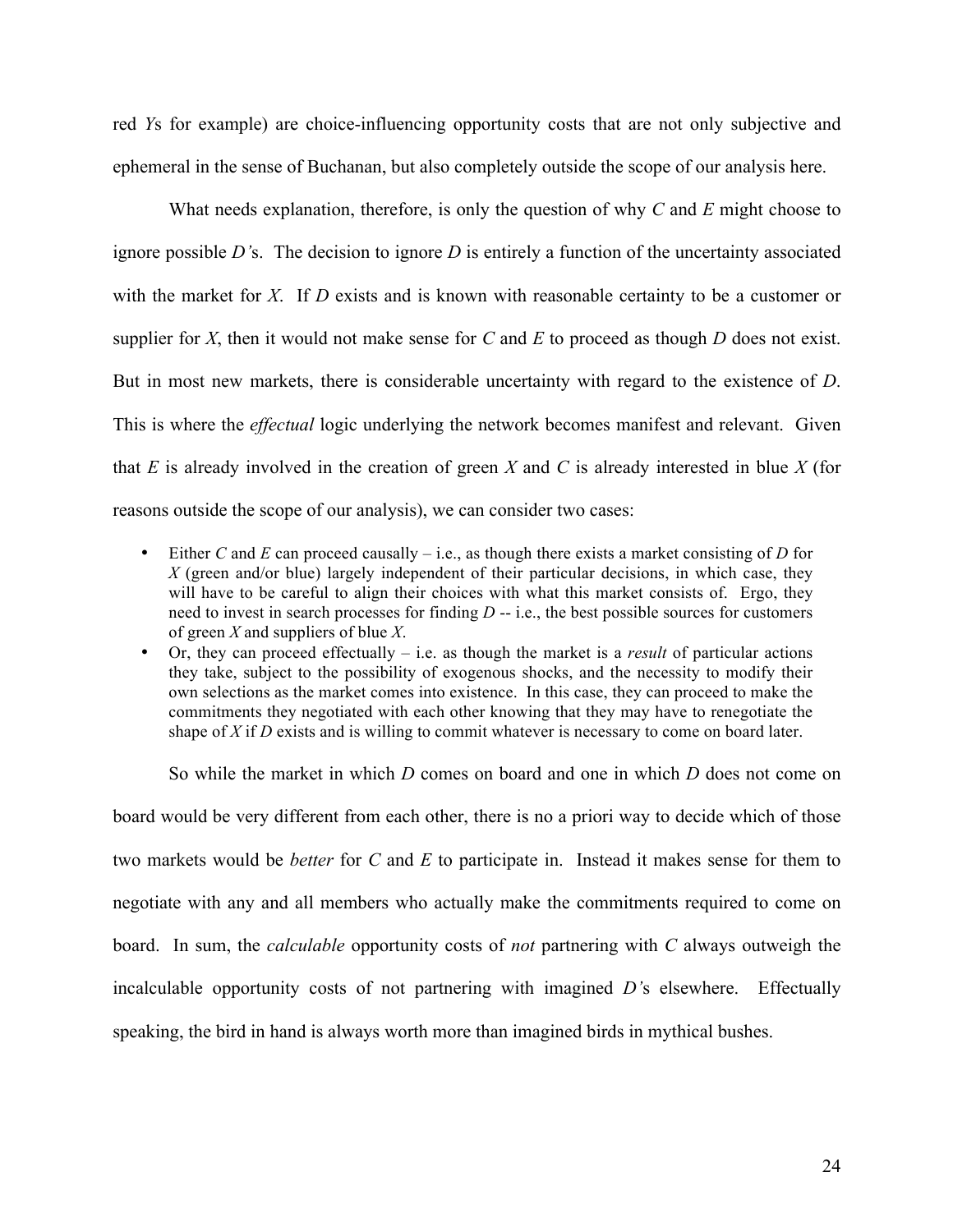In always preferring *actual* partners (i.e. those who actually commit, however locally and contingently, to the creation of the market) to *possible* partners who may or may not ultimately commit, the logic of an effectual pre-commitment appears to override *expected* opportunity costs. In actual fact, however, the pre-commitment approach here does not suggest *ignoring* expected opportunity costs, but *denies their very existence*. Expected opportunity costs can exist only in a world of reasonable predictability  $-$  i.e. in the case of outcome distributions whose probabilities are enumerable. If the very instances of the future distribution are not countable a priori, the notion of *expected* opportunity cost loses all meaning and become utterly irrelevant to the problem in question.

As argued by Sarasvathy (2001), effectuation is useful in a world of Knightian uncertainty and rests on a philosophical basis different from typical normative economic prescriptions. While most economic theorizing draws upon utilitarian philosophies of one kind or another, the effectual pre-commitment suggests that entrepreneurial behavior may rest on pragmatist (*a la* James, Peirce, and Dewey) rather than a utilitarian world view – i.e., entrepreneurs behave *as though* they live in the world described by James than in the one described by Bentham. Without wading into the mire of a philosophical debate, which would be quite outside the scope of this paper, we would merely like to list a minimal set of principles that this world view entails:

- The predominance of the particular over the general and the abstract. This means that the "law-like" properties of human systems are less significant for explaining phenomena than what particular actors in particular circumstances do. In other words, locality and contingency matter.
- The predominance of the "meaningful" over the "optimal" meaning being *negotiated* through endogenous human interaction rather than *calculated* to achieve a priori objectives.
- A world in-the-making (where choices entail consequences) as opposed to a universe of all possible worlds (where consequences entail choices).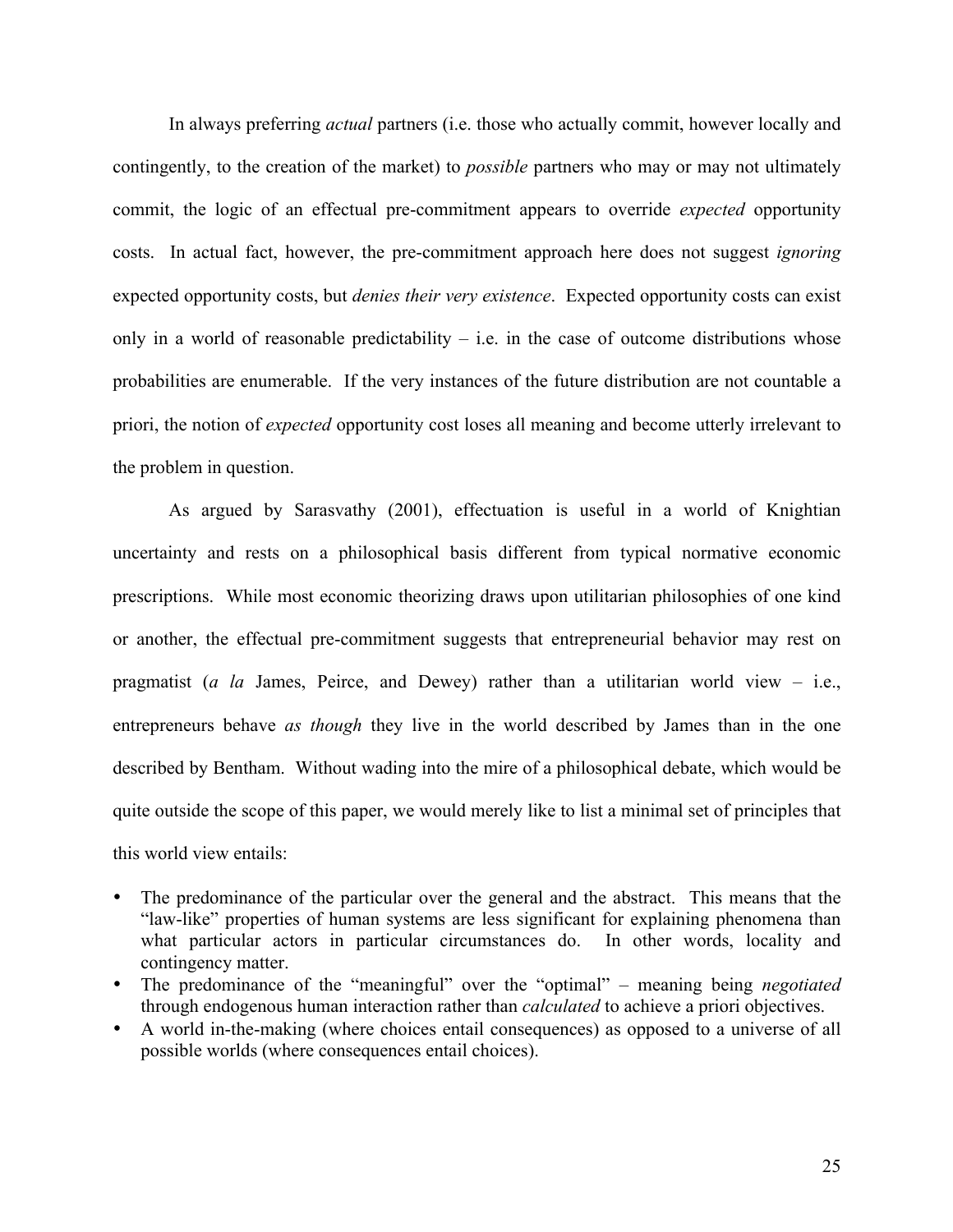#### *The market as artifact, or How the effectual network grows into a new market*

We can now envisage the growth of the effectual network as a dialectic between members already on board and the external world. As the network grows over time, it tends to become less effectual and the external world at each point in time consists of one of three categories of things: (1) negotiations that become embodied in actual additional commitments; (2) those that do not; and (3) non-negotiable exogenous states of nature.

#### *Category 1: Negotiations that become embodied in actual commitments*

We have already seen how the network deals with the first category. Only those members of the outer environment who negotiate their way into the network through actual commitments form the membership of the network. This provides a substantial deterrent to free riders and opportunists. Furthermore, by requiring a large amount of docility (in the form of willingness to change the shape of *X* through negotiation and re-negotiation), the effectual network tends to select out opportunists and select in intelligent altruists including those who persuade others to be altruistic. Finally, opportunists have real opportunity costs in the form of other more predictable markets with low hanging fruit (as opposed to those under construction through effectual networks). Joining and working with an effectual network requires them to forgo those other opportunities that provide more immediate and surer gains. To a great extent, therefore, effectual networks eradicate the need to *overcome* opportunism, by merely making it irrelevant to the creation of new markets.

Note that this does not mean that the very same members of the effectual network who behave in a docile and intelligently altruistic fashion in the beginning will not behave opportunistically as the market coalesces into more predictable outcome distributions. All that the effectual network does is to cue in intelligent altruism at the earlier stages, leaving open the

26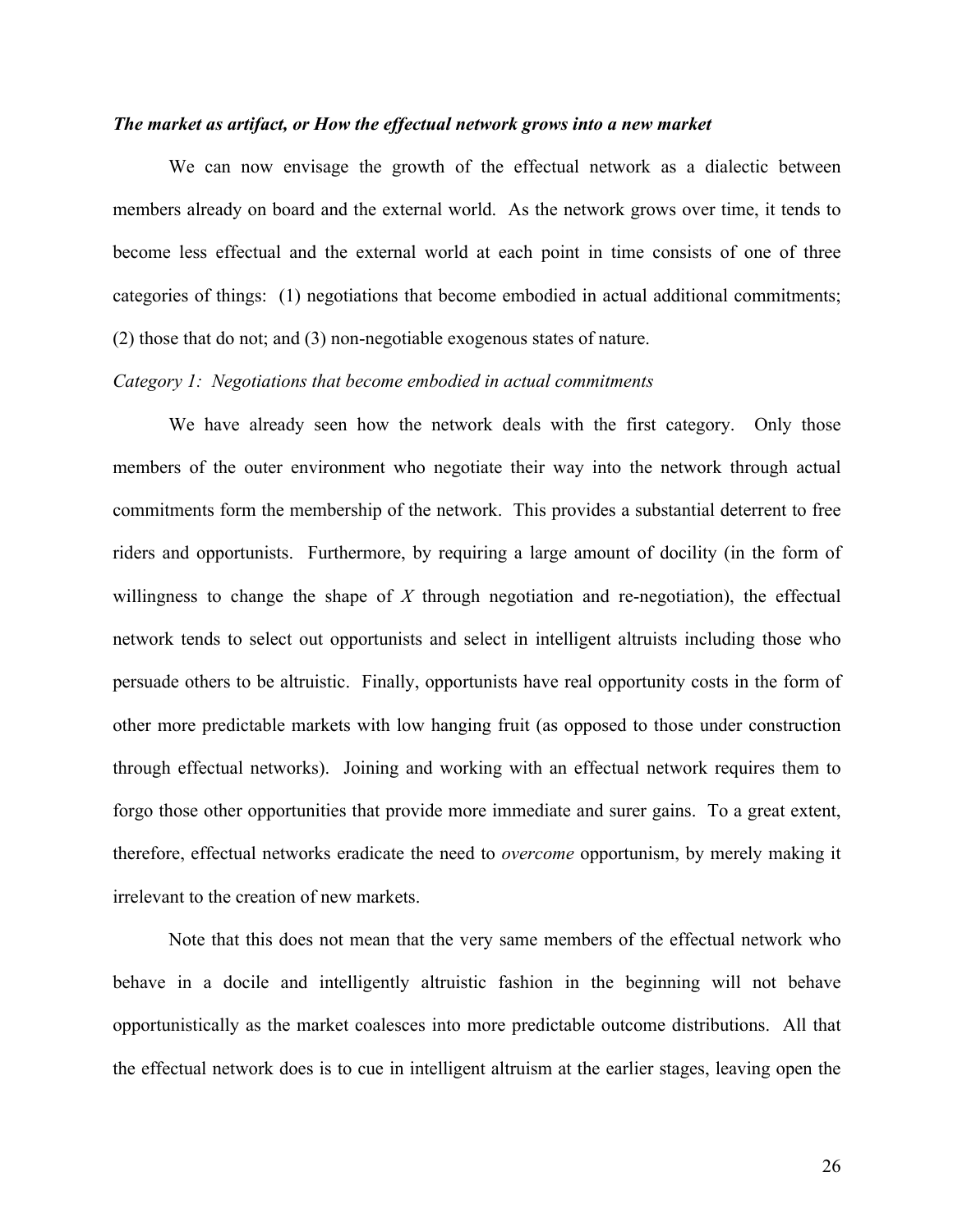possibility of opportunistic behavior later in the development of the market. This is very much in keeping with our earlier behavioral conceptualization of altruism and opportunism as the two tails of an unknown distribution of motives that is highly contextual and subject to change over time.

#### *Category 2: Negotiations that do not become embodied in actual commitments*

Returning to the dialectic between the effectual network and its outer environment, we next examine negotiations that do not become embodied in actual commitments – i.e. members of the outer environment who decide not to join the network *after* engaging members of the network in negotiation. Note that while members continue to ignore *potential* or hypothetical *D'*s, actual *D'*s who choose not to come on board provide a certain kind of "voice" to the effectual network that impacts the shape of *X*. Each negotiation that does not result in a commitment signals one of two possibilities: (1) They might indicate significant changes yet to be negotiated to bring the market into being, or (2) They could either be existing alternate markets or new effectual networks that may eventually coalesce into alternate markets that compete with and dissolve the nascent market being formed by the effectual network under consideration. In either case, the effectual network we are analyzing can only coalesce into a market when it reaches a critical mass that allows it to function relatively self-sufficiently with regard to the rest of the world  $-$  i.e. when the continual effectual churn at its outermost edges tapers off and firm barriers get shored up around its key components.

In essence then, the design of effectual networks is an exercise in the science of the artificial. As all things artificial, the market created by an effectual network too is essentially a dialectic between the inner and outer environments where each comes to resemble the other in important ways – just as shovels are designed to take the shape of the earth they need to scoop up

27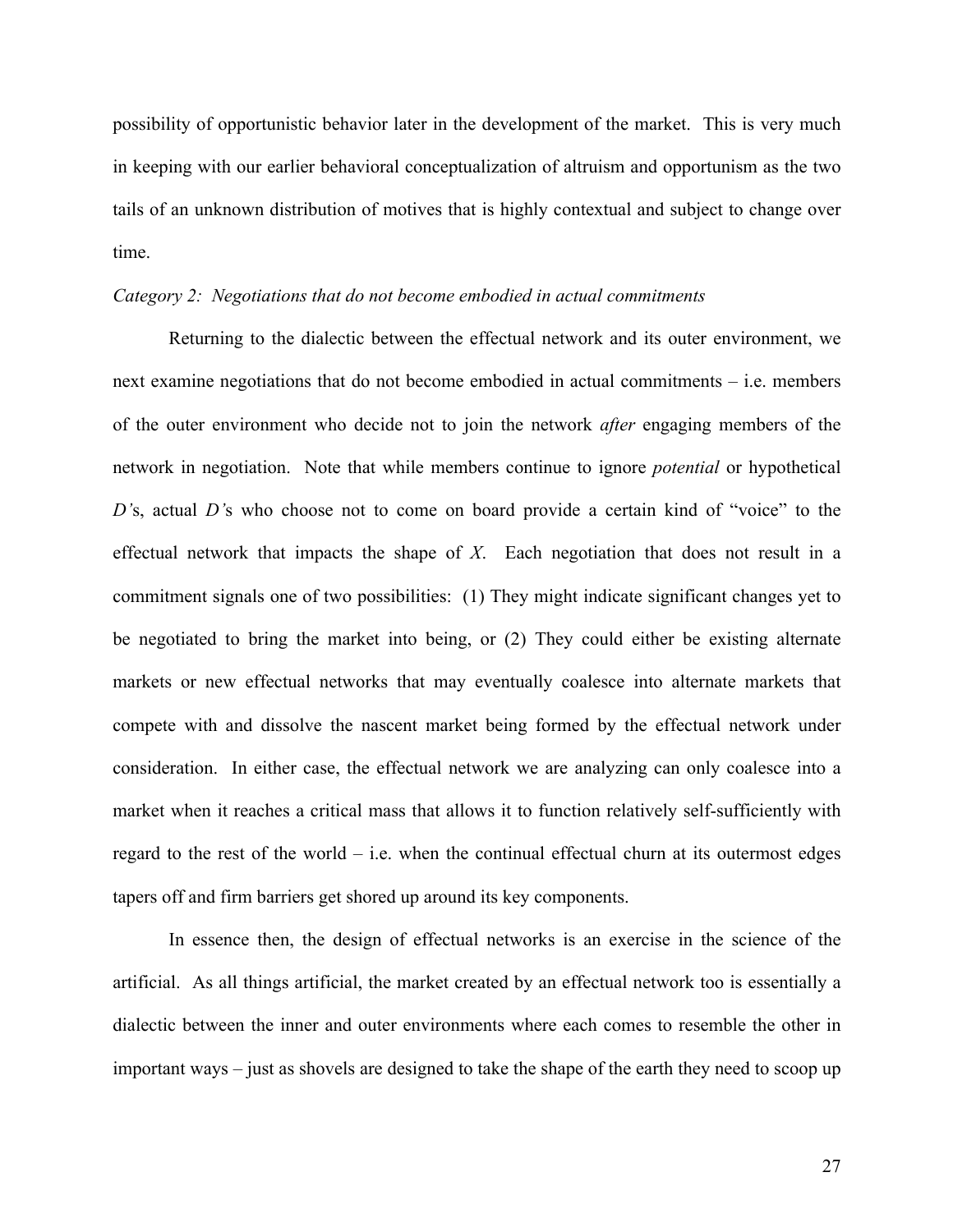at one end and the hands that hold them at the other (Simon, 1992). But instead of the predominant reshaping of the inner environment to mesh with the outer as in the case of physical implements, in the case of the effectual network, inner and outer environments of new markets re-shape each other through iterated negotiations. This is because a large part of the outer environments of markets also consist of human actors.

#### *Category 3: Events completely exogenous to the process*

This brings us to the final piece of the dialectic between effectual network and outer environment, namely the part that is completely exogenous to the process. This could consist in exogenous shocks such as those in the macroeconomic/regulatory environment or in the technology regime, as well as some kind of internal failure such as the exit of a key member of the network. In case of such contingencies, complete and cascading failure of the effectual network may not be avoidable. But if avoidable, such contingencies will have the same type of "voice" that new members of the network have  $-$  i.e., they effectively call for the re-shaping of the artifact in question. To the extent that the collective imagination of the network internalizes these contingencies as input into the shape of *X* the network will continue to grow and coalesce into a stable artifact.

In the ultimate analysis then, the effectual network is a network of voice that shapes those parts of the future that are controllable through human action. And in giving shape to the new market, the members of the network have available to them several mechanisms of nonpredictive control. These include:

- Affordable loss
- Exaptation
- Pre-commitments
- Voice, including iterative feedback from members through renegotiations
- Leveraging of contingencies (the "voice" of exogenous shocks)
- Docility satisficing on a pool of constraints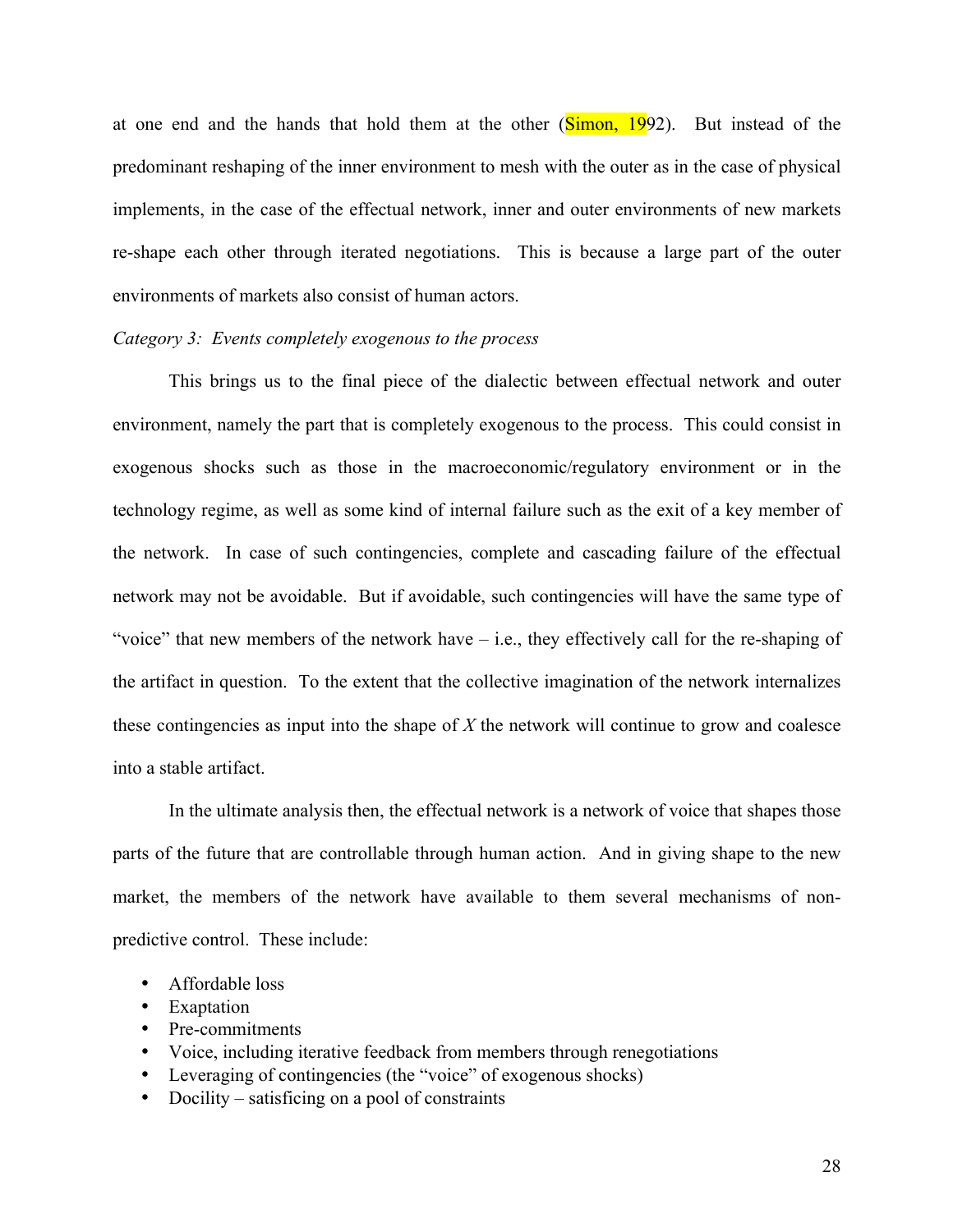- Persuasion the flip side of docility i.e. manipulating other people's constraints
- Nearly-decomposable hierarchical structures

Based on the analysis above, we next develop a set of observable differences in the temporal architecture of economic networks

#### *The temporal architecture of effectual networks*

Table 1 summarizes our entire exposition in terms of observable differences between effectual networks and more familiar transactional ones. While we do not claim this to be an exhaustive list, it can still be viewed as a set of testable hypotheses about the emergence and evolution of networks that end up creating firms and markets. The differences laid out in the table can be tested both cross-sectionally by comparing early-stage and well-established firms and markets along the dimensions listed in the table, and/or longitudinally – either using historical case-studies or panel data on particular firms and industries.

### **Conclusion**

The key insight we have attempted to develop in this paper is that while human behavior is fundamentally unpredictable, it is also docile. Docility implies that we are teachable, persuadable, adaptable, and manageable. This suggests that non-predictive strategies that leverage both our own and other people's docility may prove at least as effective under conditions of motivational and environmental uncertainty as those built upon more familiar predictive prescriptions. In fact, we have tried to argue here that such effectual pre-commitments may be crucial in the creation of new markets where a large portion of what comes to be is driven by human choices rather than states-of-nature, conventionally understood.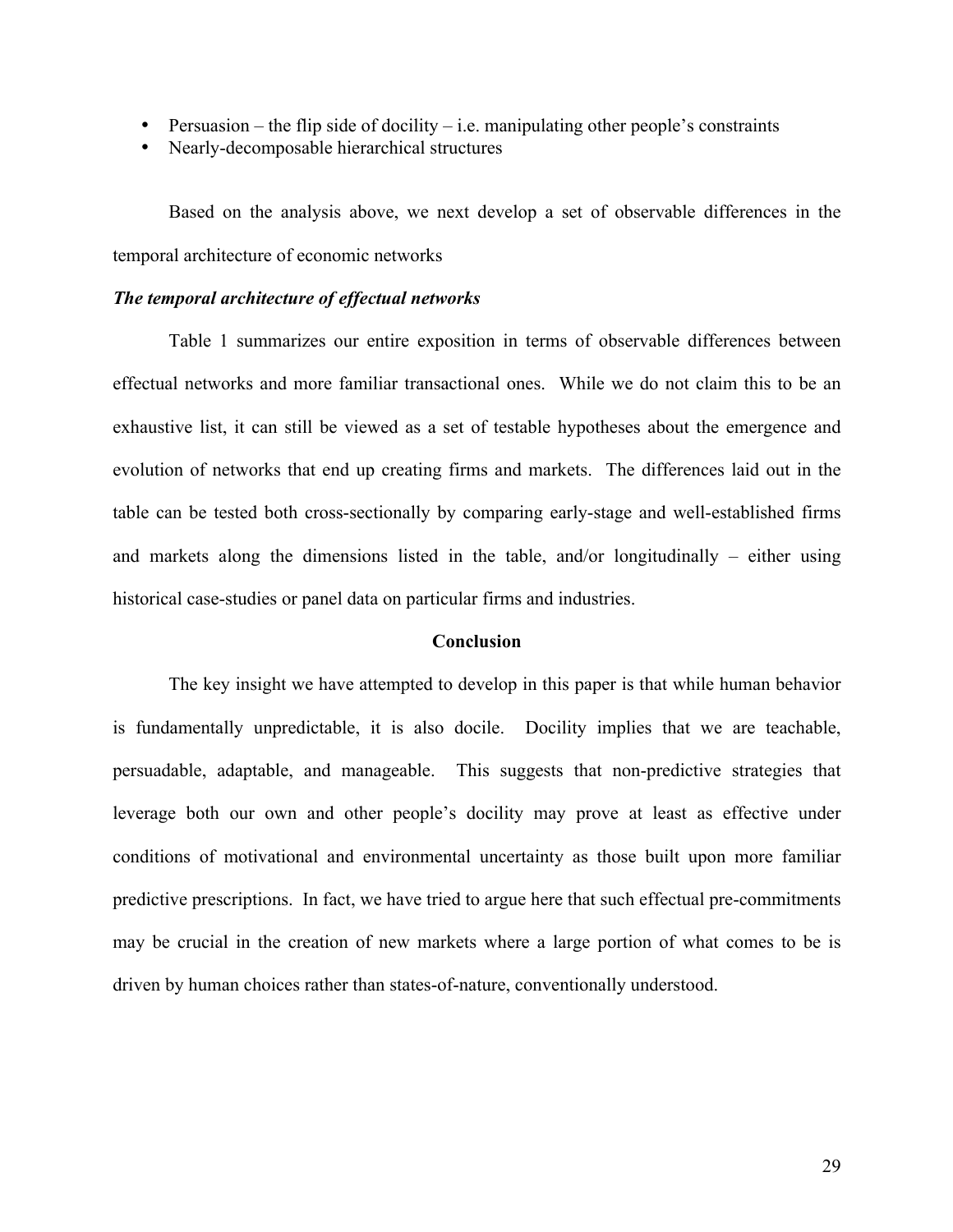## **Figure 1: Effectual networks: Theoretical context and direction**

Traditional theories involve transactional networks that move us from opportunism to trust – i.e. "overcoming" opportunism -- in environments of low to medium environmental uncertainty Mechanisms used include contracts, ideology, moral imperatives etc. In this paper, we look at how effectual networks move us from high uncertainty opportunities to sure bets through a pre-commitment approach to market creation, *irrespective of motivational uncertainty* **Motivational Uncertainty** High *(Opportunism)* Low *(Trust)* **Environmental Uncertainty** Low High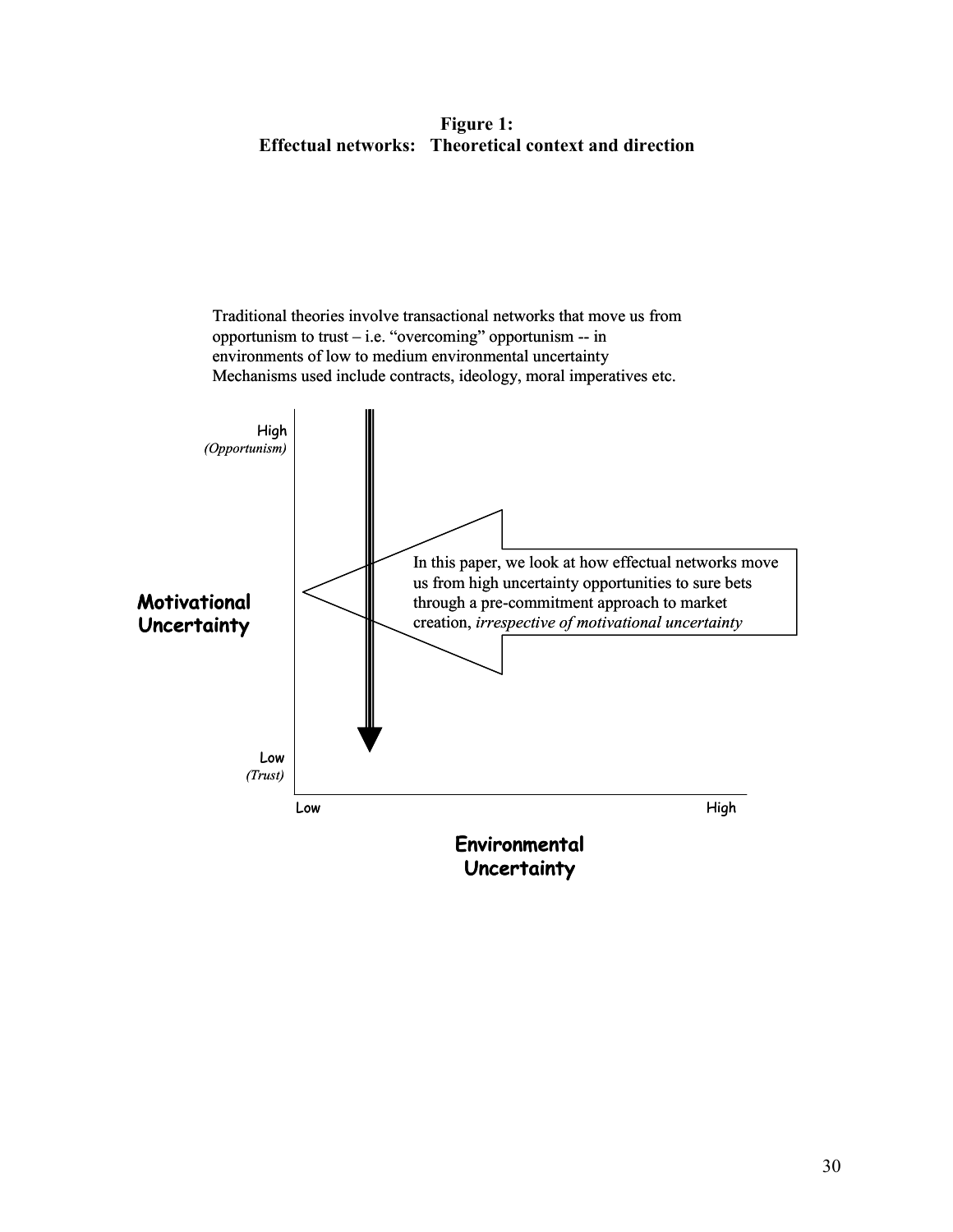# **Table 1: Temporal architecture of networks – From effectual networks to transactional ones**

| <b>Characteristics of:</b> |                                                | <b>Earlier (Effectual)</b>                                                                                         | <b>Later (Transactional)</b>                                                                                     |
|----------------------------|------------------------------------------------|--------------------------------------------------------------------------------------------------------------------|------------------------------------------------------------------------------------------------------------------|
| Action &<br>interaction    | <b>Behavior</b> of<br><b>Actors</b>            | Predominance of intelligent<br>altruism                                                                            | Mix of opportunism and<br>intelligent altruism                                                                   |
|                            | <i>Interactions</i><br>structured<br>through   | The effectual pre-commitment --<br>Opportunity costs are less relevant                                             | (Bounded or unbounded)<br>optimality of contracts -<br>opportunity costs are significant                         |
|                            | Locality &<br>Contingency                      | Exploited through inter-<br>dependence                                                                             | Exploited through independence                                                                                   |
| Group<br>Membership        | Relationship of<br>actors to goals             | Goal hierarchies forged through<br>who comes on board                                                              | Who comes on board determined<br>through goal hierarchies                                                        |
|                            | Relationship of<br>actors to group<br>identity | Group identity shaped through<br>individual aspirations and<br>persuasive rhetoric                                 | Individuals "incentivized" toward<br>group goals and group identity                                              |
|                            | <b>Commonalties</b><br>among<br>members        | Common problems matter                                                                                             | Common solutions matter                                                                                          |
| <b>Strategies</b>          | Prediction                                     | Who I am shapes what I want<br>(Elements of member identities are<br>predictable; goals and strategies<br>are not) | What the group wants shapes who<br>is admitted (Goals and strategies<br>are predictable; members come<br>and go) |
|                            | Adaptation                                     | Goals are being exapted;<br>exaptations driven by group<br>membership                                              | Goals are adapted to external<br>environments – and in turn<br>reshape group identity                            |
|                            | Teleology                                      | Means are clearer and more<br>difficult to change than goals;<br>goals are flexible                                | Goals are less flexible; means<br>may change to align with goals                                                 |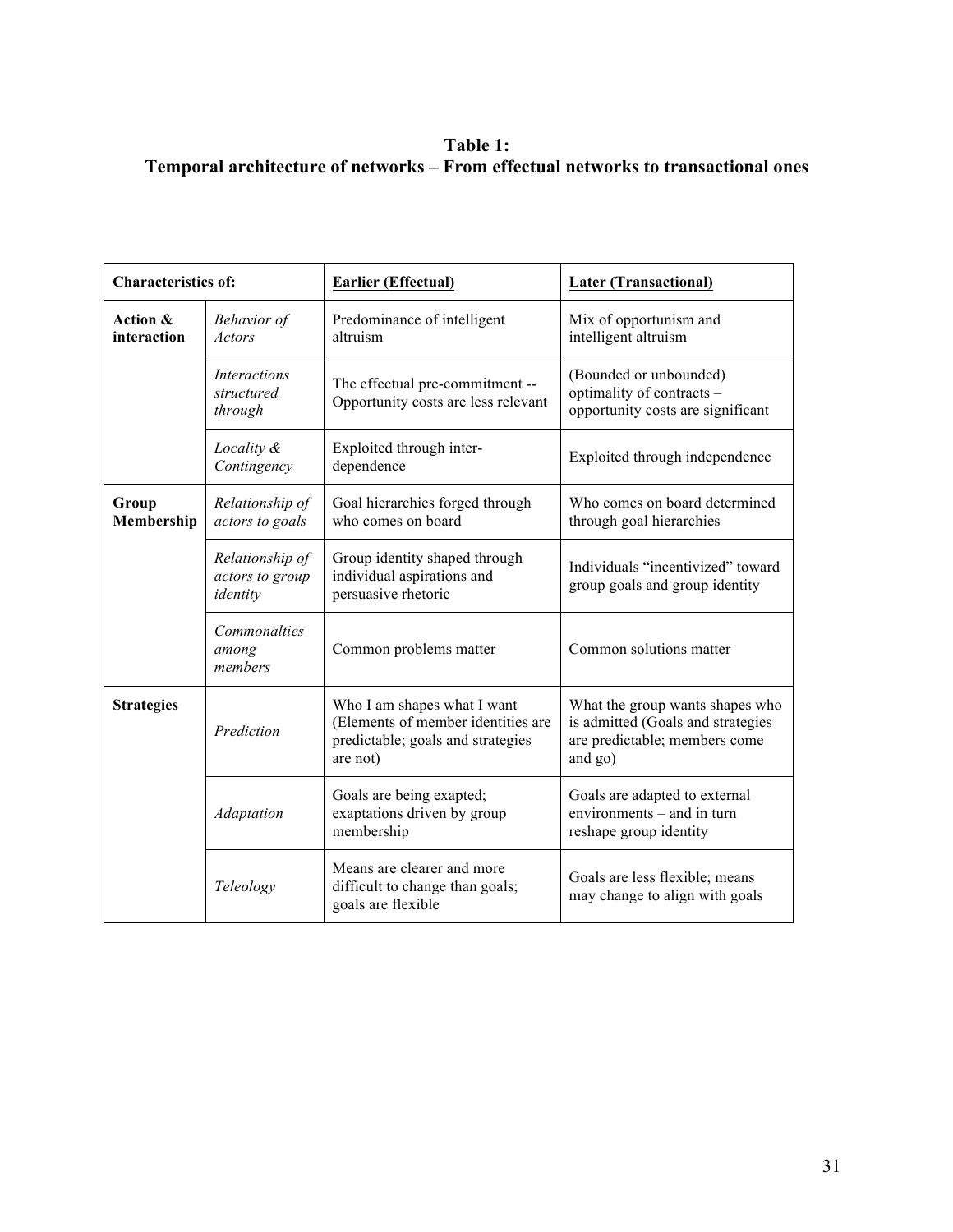#### **References**

- Adler, P. S. 2001. Market, hierarchy and trust: The knowledge economy and the future of capitalism. *Organization Science*, 12: 215-234.
- Arrow, K. J. 1974. Limited Knowledge and Economic Theory. *American Economic Review*, 54: 1-10.
- Ashforth, B. E., & Gibbs, B. W. 1990. The Double-Edge of Organizational Legitimation. *Organization Science*, 1:177-194.
- Baumol, W. J. 2002. *The Free-Market Innovation Machine: Analyzing the Growth Miracle of Capitalism,* Princeton: Princeton University Press.
- Buchanan, J. M. 1999. Cost and Choice, An Inquiry in Economic Theory. In, *The Collected Works of James M. Buchanan , Vol. 6.* Indianapolis: Liberty Fund, Incorporated.
- Burt, R. 1992. *Structural holes: The social structure of competition*. Harvard University Press.
- Cohen, M. D., March, J. G., & Olsen, J. P. 1972. A Garbage Can Model of Organizational Choice. *Administrative Science Quarterly* 17: 1-25.
- Coleman, J. S. 1990. *Foundations of Social Theory*. Harvard University Press.
- Dawes, R. M., & Thaler, R. H. 1988. Anomalies: Cooperation. *The Journal of Economic Perspectives* 2: 187-197.
- Donaldson, T., & Preston, L. E. 1995. The Stakeholder Theory of the Corporation: Concepts, Evidence, and Implications. *Academy of Management Review* 20: 65-92.
- Dowling, J. and J. Pfeffer. 1975. Organizational legitimacy: Social values and organizational behavior. *Pacific Sociological Review*, 18: 122-136.
- Folger, R. 1999. Theorizing as the thickness of thin abstraction. *Academy of Management Review*, 24: 742-759.
- Fligstein, N. 2002. *The Architecture of Markets, An Economic Sociology of Twenty-First-Century Capitalist Societies*. Princeton: Princeton University Press
- Gauthier, D. 1986. *Morals by Agreement*. Oxford: Oxford University Press.
- Gauthier, D. 1984. Deterrence, Maximization, and Rationality. *Ethics* 94: 474-495.
- Goodman, N. 1983. Fact, Fiction and Forecast. Cambridge: Harvard University Press.
- Granovetter, M. 1985. Economic Action and Social Structure: The Problem of Embeddedness. *American Journal of Sociology*, 91, 481-510.
- Granovetter, M. S. 1973. The Strength of Weak Ties. *American Journal of Sociology* 78: 1360- 1380.
- Hill, C. W. L. 1990. Cooperation, Opportunism, and the Invisible Hand: Implications for Transaction Cost Theory. *Academy of Management Review*. 15: 500-514.
- Hirschman, A. 1970. *Exit, Voice and Loyalty: Responses to the decline in firms, organizatioons and states*. Cambridge: Harvard University Press.
- Knight, F. 1921. *Risk, Uncertainty and Profit*. New york: Houghton-Mifflin.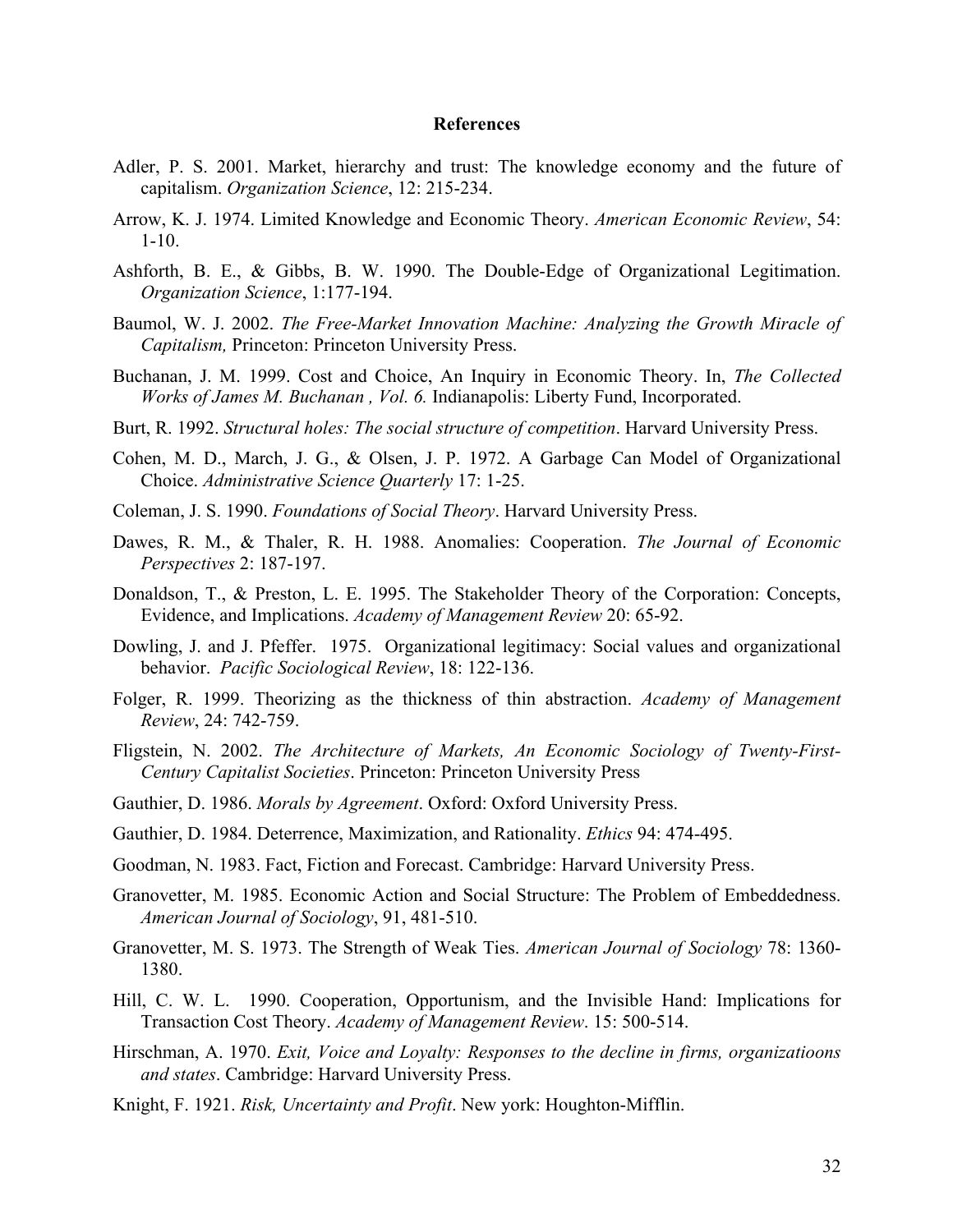- Knudsen, T. 2002. Simon's Selection Theory: Why Docility Evolves to Breed Successful Altruism. *Journal of Economic Psychology*, Special issue in honor of Herbert A. Simon (forthcoming).
- Koehn, N. F. 1997. Josiah Wedgwood and the first industrial revolution, In *Creating Modern Capitalism,* T. K. McCraw Ed. Harvard University Press, 17-48.
- Kydland, F. E., & Prescott, E. C. 1977. Rules Rather than Discretion: The Inconsistency of Optimal Plans. *The Journal of Political Economy* 85: 473-492.
- Larson, A. 1992. Network Dyads in Entrepreneurial Settings: A Study of the Governance of Exchange Relationships. *Administrative Science Quarterly* 37: 76-104.
- Mandeville, B. 1714 *The Grumbling Hive* (re-issued, with notes, as The Fable of the Bees).
- Moran, P. & Ghoshal, S. 1996. Bad for practice: A critique of the transaction cost theory. *Academy of Management Review*. 21: 13-48.
- Moschandreas, M. 1997. The Role of Opportunism in Transaction Cost Economics. *Journal of Economic Issues*, 31: 39-58.
- North, D. C. 1978. Structure and Performance: The Task of Economic History. *Journal of Economic Literature* 16: 963-978.
- Olson, M. 1986. Toward a More General Theory of Governmental Structure. The American Economic Review 76: 120-125.
- Olson, M. J. 1996. Government: Big Bills Left on the Sidewalk: Why Some Nations are Rich, and Others Poor. *The Journal of Economic Perspectives* 10: 3- 24.
- Parsons, T. 1960. *Structure and Process in Modern Societies*, Free Press.
- Perrow, C. 1974. *Organizational analysis: A sociological view* London: Tavistock Publications
- Rabin, M. 1998. Psychology and Economics. *Journal of Economic Literature* 36: 11-46
- Reid, R. 1997. *Architects of the Web*. New York: John Wiley & Sons.
- Rousseau, D., Sitkin, S., Burt R. & Cammerer, C. 1998. Not So Different After All: A Cross Disciplinary View of Trust *Academy of Management Review*, 23: 1-12.
- Sarasvathy, S. D. 2001a. Causation and Effectuation: Towards a theoretical shift from economic inevitability to entrepreneurial contingency. *Academy of Management Review*, 26: 243-288.
- Sarasvathy, S. D. 2001b. Effectual reasoning in entrepreneurial decision making: Existence and bounds. *Best paper proceedings, Academy of Management 2001*. Washington DC, August 3- 8, 2001.
- Schelling, T. C. 1984. Self-Command in Practice, in Policy, and in a Theory of Rational Choice. *American Economic Review* 74: 1-11.
- Sen, A. 1985. Well-Being, Agency and Freedom: The Dewey Lectures 1984. *The Journal of Philosophy* 82: 169-221.
- Shane, S., & Venkataraman. 2000. The promise of entrepreneurship as a field of research. *Academy of Management Review*, 25: 217-227.
- Simon, H. A. 1993. Altruism and Economics. *American Economic Review* 83: 156-161.